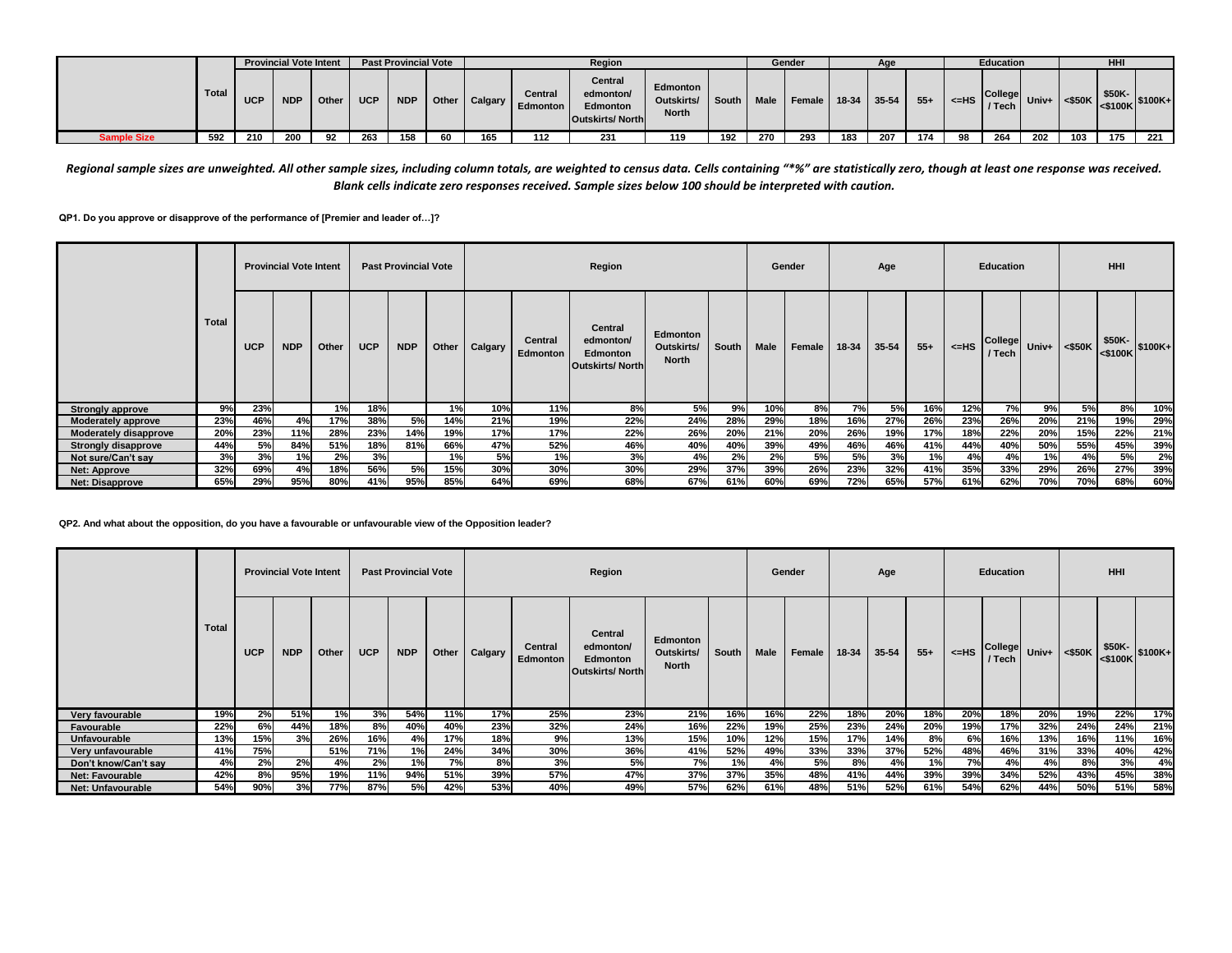**QP3. [Top2box] Do you think the current government of [PROVINCE] is doing a good job or a poor job in each of the following areas?**

|                                                  |              |            | <b>Provincial Vote Intent</b> |       |            | <b>Past Provincial Vote</b> |       |         |                     | Region                                                     |                                        |       |             | Gender |       | Age       |       |               | <b>Education</b>         |       |           | <b>HHI</b>           |          |
|--------------------------------------------------|--------------|------------|-------------------------------|-------|------------|-----------------------------|-------|---------|---------------------|------------------------------------------------------------|----------------------------------------|-------|-------------|--------|-------|-----------|-------|---------------|--------------------------|-------|-----------|----------------------|----------|
|                                                  | <b>Total</b> | <b>UCP</b> | <b>NDP</b>                    | Other | <b>UCP</b> | <b>NDP</b>                  | Other | Calgary | Central<br>Edmonton | Central<br>edmonton/<br>Edmonton<br><b>Outskirts/North</b> | Edmonton<br>Outskirts/<br><b>North</b> | South | <b>Male</b> | Female | 18-34 | $35 - 54$ | $55+$ | ightharpoonup | <b>College</b><br>/ Tech | Univ+ | $<$ \$50K | \$50K-<br>$<$ \$100K | $$100K+$ |
| <b>Health Care</b>                               | 28%          | 54%        | 6%                            | 21%   | 48%        | 5%                          | 10%   | 26%     | 25%                 | 25%                                                        | 26%                                    | 31%   | 36%         | 20%    | 26%   | 23%       | 34%   | 33%           | 28%                      | 24%   | 24%       | 27%                  | 28%      |
| The Economy/Jobs                                 | 47%          | 81%        | 19%                           | 40%   | 69%        | 20%                         | 38%   | 43%     | 44%                 | 46%                                                        | 47%                                    | 51%   | 55%         | 39%    | 43%   | 43%       | 54%   | 48%           | 45%                      | 48%   | 35%       | 45%                  | 52%      |
| <b>Cost of living/Inflation</b>                  | 24%          | 49%        | 7%                            | 18%   | 40%        | 7%                          | 16%   | 25%     | 17%                 | 21%                                                        | 23%                                    | 28%   | 32%         | 17%    | 22%   | 19%       | 33%   | 30%           | 23%                      | 24%   | 17%       | 23%                  | 27%      |
| Coronavirus/COVID-19<br>response                 | 42%          | 71%        | 14%                           | 40%   | 65%        | 14%                         | 28%   | 36%     | 38%                 | 41%                                                        | 43%                                    | 49%   | 46%         | 38%    | 38%   | 38%       | 50%   | 45%           | 43%                      | 38%   | 37%       | 42%                  | 41%      |
| The Deficit/Government<br>spending               | 41%          | 72%        | 15%                           | 35%   | 65%        | 18%                         | 24%   | 41%     | 41%                 | 39%                                                        | 37%                                    | 44%   | 49%         | 34%    | 36%   | 40%       | 48%   | 40%           | 41%                      | 42%   | 28%       | 38%                  | 50%      |
| <b>Housing Affordability</b>                     | 21%          | 45%        | 5%                            | 9%    | 36%        | 5%                          | 7%    | 19%     | 18%                 | 20%                                                        | 23%                                    | 24%   | 25%         | 17%    | 17%   | 21%       | 25%   | 26%           | 22%                      | 18%   | 16%       | 17%                  | 28%      |
| Poverty/homelessness                             | 20%          | 46%        | 3%                            | 9%    | 38%        | 4%                          | 6%    | 18%     | 14%                 | 18%                                                        | 22%                                    | 25%   | 25%         | 16%    | 19%   | 17%       | 25%   | 26%           | 22%                      | 15%   | 11%       | 19%                  | 23%      |
| <b>Environment/Climate</b><br>change             | 39%          | 73%        | 4%                            | 47%   | 65%        | 8%                          | 26%   | 39%     | 31%                 | 35%                                                        | 39%                                    | 44%   | 48%         | 31%    | 33%   | 35%       | 50%   | 37%           | 44%                      | 34%   | 29%       | 36%                  | 45%      |
| <b>Education</b>                                 | 31%          | 61%        | 5%                            | 29%   | 54%        | 4%                          | 14%   | 28%     | 26%                 | 29%                                                        | 31%                                    | 37%   | 39%         | 24%    | 34%   | 25%       | 36%   | 36%           | 29%                      | 31%   | 24%       | 30%                  | 33%      |
| Drug Use/addictions/opioid<br>crisis             | 22%          | 45%        | 5%                            | 18%   | 39%        | 6%                          | 6%    | 20%     | 16%                 | 22%                                                        | 27%                                    | 23%   | 26%         | 18%    | 19%   | 19%       | 28%   | 23%           | 24%                      | 19%   | 14%       | 20%                  | 25%      |
| Energy - Oil &<br><b>Gas/Pipelines</b>           | 45%          | 77%        | 19%                           | 46%   | 68%        | 18%                         | 41%   | 41%     | 35%                 | 44%                                                        | 52%                                    | 50%   | 54%         | 37%    | 37%   | 42%       | 57%   | 47%           | 47%                      | 41%   | 33%       | 41%                  | 54%      |
| <b>First Nations/Indigenous</b><br><b>issues</b> | 36%          | 69%        | 8%                            | 37%   | 60%        | 11%                         | 24%   | 36%     | 25%                 | 35%                                                        | 44%                                    | 40%   | 44%         | 29%    | 32%   | 30%       | 49%   | 41%           | 37%                      | 34%   | 26%       | 35%                  | 42%      |
| Senior care                                      | 20%          | 38%        | 5%                            | 17%   | 35%        | 5%                          | 8%    | 20%     | 17%                 | 17%                                                        | 17%                                    | 24%   | 26%         | 15%    | 19%   | 20%       | 20%   | 22%           | 20%                      | 19%   | 14%       | 20%                  | 22%      |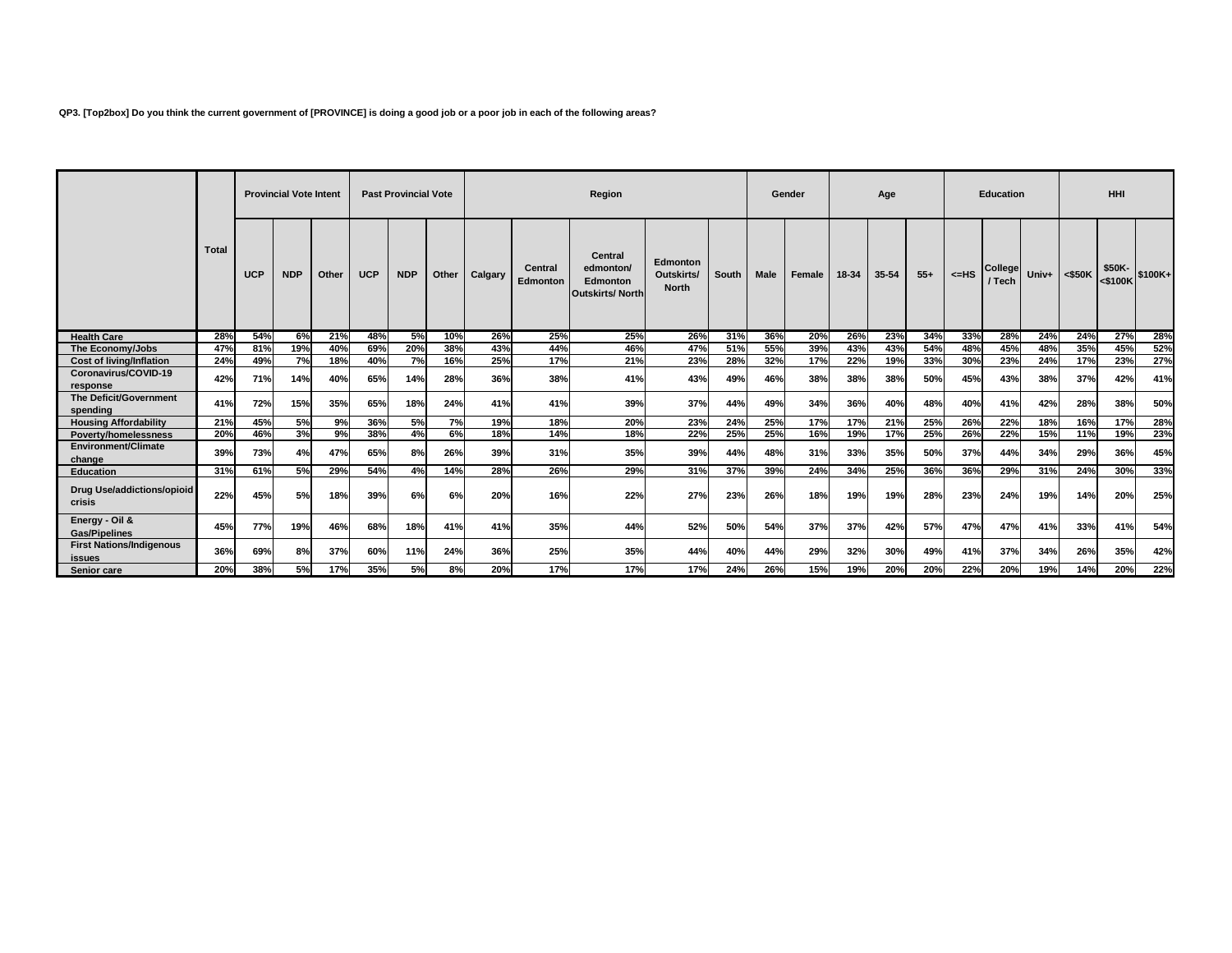# **QP3. [Bottom2box] Do you think the current government of [PROVINCE] is doing a good job or a poor job in each of the following areas?**

|                                                  |              |            | <b>Provincial Vote Intent</b> |       |            | <b>Past Provincial Vote</b> |       |         |                     | Region                                                     |                                        |       |             | Gender |       | Age       |       |        | <b>Education</b>  |       |           | <b>HHI</b>           |         |
|--------------------------------------------------|--------------|------------|-------------------------------|-------|------------|-----------------------------|-------|---------|---------------------|------------------------------------------------------------|----------------------------------------|-------|-------------|--------|-------|-----------|-------|--------|-------------------|-------|-----------|----------------------|---------|
|                                                  | <b>Total</b> | <b>UCP</b> | <b>NDP</b>                    | Other | <b>UCP</b> | <b>NDP</b>                  | Other | Calgary | Central<br>Edmonton | Central<br>edmonton/<br>Edmonton<br><b>Outskirts/North</b> | Edmonton<br>Outskirts/<br><b>North</b> | South | <b>Male</b> | Female | 18-34 | $35 - 54$ | $55+$ | $=$ HS | College<br>/ Tech | Univ+ | $<$ \$50K | \$50K-<br>$<$ \$100K | \$100K+ |
| <b>Health Care</b>                               | 70%          | 43%        | 94%                           | 79%   | 50%        | 95%                         | 89%   | 70%     | 74%                 | 73%                                                        | 72%                                    | 67%   | 62%         | 77%    | 72%   | 73%       | 65%   | 65%    | 69%               | 73%   | 76%       | 71%                  | 69%     |
| The Economy/Jobs                                 | 48%          | 16%        | 78%                           | 52%   | 26%        | 77%                         | 61%   | 51%     | 53%                 | 49%                                                        | 46%                                    | 43%   | 42%         | 54%    | 51%   | 51%       | 41%   | 47%    | 49%               | 47%   | 62%       | 49%                  | 43%     |
| <b>Cost of livina/Inflation</b>                  | 71%          | 46%        | 91%                           | 78%   | 55%        | 92%                         | 79%   | 68%     | 80%                 | 76%                                                        | 72%                                    | 67%   | 63%         | 78%    | 74%   | 73%       | 65%   | 66%    | 73%               | 70%   | 81%       | 74%                  | 65%     |
| Coronavirus/COVID-19<br>response                 | 56%          | 28%        | 86%                           | 59%   | 35%        | 86%                         | 70%   | 62%     | 61%                 | 57%                                                        | 53%                                    | 49%   | 52%         | 60%    | 60%   | 60%       | 48%   | 54%    | 54%               | 60%   | 59%       | 57%                  | 57%     |
| The Deficit/Government<br>spending               | 50%          | 24%        | 75%                           | 57%   | 29%        | 76%                         | 66%   | 49%     | 52%                 | 53%                                                        | 54%                                    | 47%   | 45%         | 54%    | 54%   | 49%       | 47%   | 53%    | 52%               | 46%   | 62%       | 53%                  | 41%     |
| <b>Housing Affordability</b>                     | 66%          | 38%        | 88%                           | 76%   | 47%        | 89%                         | 89%   | 70%     | 75%                 | 68%                                                        | 63%                                    | 61%   | 63%         | 70%    | 76%   | 62%       | 61%   | 61%    | 67%               | 68%   | 76%       | 72%                  | 59%     |
| Poverty/homelessness                             | 65%          | 33%        | 92%                           | 71%   | 41%        | 93%                         | 83%   | 62%     | 80%                 | 72%                                                        | 64%                                    | 59%   | 59%         | 70%    | 66%   | 65%       | 63%   | 57%    | 65%               | 69%   | 78%       | 70%                  | 58%     |
| Environment/Climate<br>change                    | 51%          | 14%        | 92%                           | 41%   | 20%        | 89%                         | 70%   | 49%     | 62%                 | 54%                                                        | 47%                                    | 48%   | 43%         | 58%    | 59%   | 50%       | 43%   | 49%    | 47%               | 56%   | 61%       | 56%                  | 45%     |
| <b>Education</b>                                 | 62%          | 30%        | 92%                           | 66%   | 37%        | 95%                         | 81%   | 64%     | 72%                 | 67%                                                        | 63%                                    | 53%   | 55%         | 68%    | 60%   | 70%       | 55%   | 56%    | 61%               | 66%   | 67%       | 64%                  | 61%     |
| Drug Use/addictions/opioid<br>crisis             | 62%          | 33%        | 89%                           | 65%   | 39%        | 89%                         | 87%   | 61%     | 76%                 | 67%                                                        | 59%                                    | 58%   | 61%         | 64%    | 68%   | 61%       | 58%   | 56%    | 63%               | 65%   | 75%       | 63%                  | 58%     |
| Energy - Oil &<br><b>Gas/Pipelines</b>           | 50%          | 21%        | 75%                           | 52%   | 31%        | 77%                         | 54%   | 51%     | 59%                 | 53%                                                        | 47%                                    | 46%   | 44%         | 56%    | 57%   | 51%       | 41%   | 49%    | 48%               | 53%   | 63%       | 53%                  | 41%     |
| <b>First Nations/Indigenous</b><br><b>issues</b> | 46%          | 12%        | 83%                           | 35%   | 18%        | 82%                         | 58%   | 45%     | 64%                 | 52%                                                        | 41%                                    | 39%   | 34%         | 56%    | 51%   | 47%       | 39%   | 41%    | 45%               | 49%   | 59%       | 50%                  | 39%     |
| Senior care                                      | 61%          | 43%        | 84%                           | 58%   | 44%        | 86%                         | 80%   | 58%     | 69%                 | 68%                                                        | 67%                                    | 57%   | 53%         | 69%    | 57%   | 57%       | 72%   | 58%    | 66%               | 58%   | 72%       | 62%                  | 57%     |

# **QP3. [Health Care] Do you think the current government of [PROVINCE] is doing a good job or a poor job in each of the following areas?**

|                    |              |            | <b>Provincial Vote Intent</b> |       |            | <b>Past Provincial Vote</b> |       |                |                     | Region                                                     |                                        |       |      | Gender |       | Age       |       |        | <b>Education</b>                                                                   |     |                                 | <b>HHI</b>                   |     |
|--------------------|--------------|------------|-------------------------------|-------|------------|-----------------------------|-------|----------------|---------------------|------------------------------------------------------------|----------------------------------------|-------|------|--------|-------|-----------|-------|--------|------------------------------------------------------------------------------------|-----|---------------------------------|------------------------------|-----|
|                    | <b>Total</b> | <b>UCP</b> | <b>NDP</b>                    | Other | <b>UCP</b> | <b>NDP</b>                  | Other | <b>Calgary</b> | Central<br>Edmonton | Central<br>edmonton/<br>Edmonton<br><b>Outskirts/North</b> | Edmonton<br>Outskirts/<br><b>North</b> | South | Male | Female | 18-34 | $35 - 54$ | $55+$ | $=$ HS | $\left \frac{1}{2}\right $ College Univ+ $\left \frac{1}{250K}\right $<br>$/$ Tech |     |                                 | $\frac{$50K}{3100K}$ \$100K+ |     |
| Very good job      | 3%           | 7%         | 1%                            | 1%    | 5%         | 1%                          |       |                | 3%                  | 4%                                                         | 4%                                     | 5%    | 5%   | 1%     | 4%    | 2%        | 3%    | 10%    | 2%                                                                                 | 1%  | 2%                              | 2%                           | 3%  |
| Good job           | 25%          | 48%        | 5%                            | 19%   | 43%        | 4%                          | 10%   | 26%            | 21%                 | 22%                                                        | 22%                                    | 26%   | 31%  | 19%    | 22%   | 21%       | 31%   | 23%    | 26%                                                                                | 23% | 22%                             | 24%                          | 25% |
| Poor job           | 27%          | 32%        | 16%                           | 30%   | 30%        | 17%                         | 35%   | 23%            | 25%                 | 27%                                                        | 28%                                    | 29%   | 26%  | 28%    | 26%   | 28%       | 26%   | 28%    | 28%                                                                                | 25% | 26%                             | 27%                          | 28% |
| Very Poor job      | 43%          | 10%        | 77%                           | 49%   | 19%        | 78%                         | 54%   | 47%            | 48%                 | 46%                                                        | 44%                                    | 38%   | 36%  | 50%    | 46%   | 45%       | 39%   | 38%    | 42%                                                                                | 49% | 49%                             | 45%                          | 41% |
| Not sure/Can't say | 2%           | 3%         | $*96$                         | 1%    | 3%         |                             | 1%    | 3%             | 1%                  | 2%                                                         | 2%                                     | 2%    | 2%   | 3%     | 2%    | 4%        | 1%    | 2%     | 2%                                                                                 | 3%  | $*$ <sup>o</sup> / <sub>0</sub> | 2%                           | 3%  |
| Top2box            | 28%          | 54%        | 6%                            | 21%   | 48%        | 5%                          | 10%   | 26%            | 25%                 | 25%                                                        | 26%                                    | 31%   | 36%  | 20%    | 26%   | 23%       | 34%   | 33%    | 28%                                                                                | 24% | 24%                             | 27%                          | 28% |
| Bottom2box         | 70%          | 43%        | 94%                           | 79%   | 50%        | 95%                         | 89%   | 70%            | 74%                 | 73%                                                        | 72%                                    | 67%   | 62%  | 77%    | 72%   | 73%       | 65%   | 65%    | 69%                                                                                | 73% | 76%                             | 71%                          | 69% |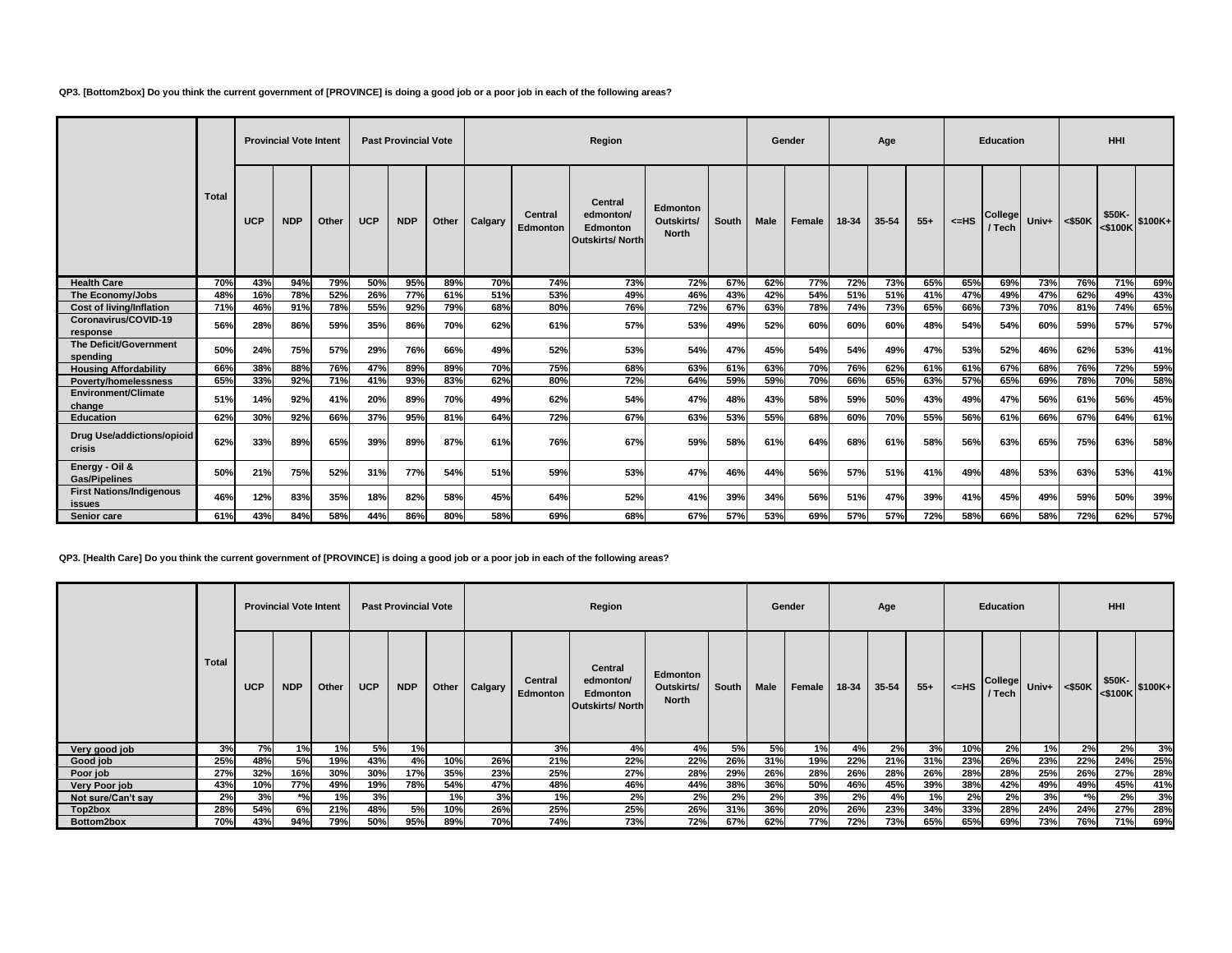#### **QP3. [The Economy/Jobs] Do you think the current government of [PROVINCE] is doing a good job or a poor job in each of the following areas?**

|                    |       |            | <b>Provincial Vote Intent</b> |           |            | <b>Past Provincial Vote</b> |       |         |                     | Region                                                            |                                 |       |             | Gender    |       | Age       |       |      | <b>Education</b>         |                                |           | HHI                                 |     |
|--------------------|-------|------------|-------------------------------|-----------|------------|-----------------------------|-------|---------|---------------------|-------------------------------------------------------------------|---------------------------------|-------|-------------|-----------|-------|-----------|-------|------|--------------------------|--------------------------------|-----------|-------------------------------------|-----|
|                    | Total | <b>UCP</b> | <b>NDP</b>                    | Other     | <b>UCP</b> | <b>NDP</b>                  | Other | Calgary | Central<br>Edmonton | Central<br>edmonton/<br><b>Edmonton</b><br><b>Outskirts/North</b> | Edmonton<br>Outskirts/<br>North | South | <b>Male</b> | Female    | 18-34 | $35 - 54$ | $55+$ | <=HS | <b>College</b><br>/ Tech | Univ+ $\overline{\phantom{a}}$ | $<$ \$50K | \$50K-<br>$\frac{1}{5100K}$ \$100K+ |     |
| Very good job      | 8%    | 21%        |                               | 1%        | 15%        | 2%                          | 4%    | 6%      | 12%                 | 10%                                                               | 9%                              | 9%    | 10%         | <b>7%</b> | 5%    | 8%        | 13%   | 11%  | 8%                       | 8%                             | 4%        | 10%                                 | 10% |
| Good job           | 38%   | 59%        | 19%                           | 39%       | 54%        | 18%                         | 33%   | 37%     | 33%                 | 36%                                                               | 39%                             | 42%   | 45%         | 32%       | 38%   | 35%       | 42%   | 36%  | 37%                      | 40%                            | 31%       | 35%                                 | 42% |
| Poor job           | 26%   | 13%        | 37%                           | 31%       | 18%        | 32%                         | 41%   | 33%     | 24%                 | 23%                                                               | 22%                             | 23%   | 23%         | 29%       | 24%   | 27%       | 25%   | 26%  | 28%                      | 23%                            | 31%       | 28%                                 | 24% |
| Very Poor job      | 22%   | 3%         | 41%                           | 22%       | 8%         | 45%                         | 19%   | 18%     | 29%                 | 26%                                                               | 24%                             | 21%   | 19%         | 25%       | 26%   | 24%       | 16%   | 21%  | 21%                      | 25%                            | 31%       | 21%                                 | 19% |
| Not sure/Can't say | 5%    | 3%         | 3%                            | <b>7%</b> | 5%         | 3%                          | 2%    | 5%      | 3%                  | 5%                                                                | 7%                              | 6%    | 4%          | 7%I       | 6%    | 6%        | 4%    | 5%   | 6%                       | 5%                             | 3%        | 6%                                  | 4%  |
| Top2box            | 47%   | 81%        | 19%                           | 40%       | 69%        | 20%                         | 38%   | 43%     | 44%                 | 46%                                                               | 47%                             | 51%   | 55%         | 39%       | 43%   | 43%       | 54%   | 48%  | 45%                      | 48%                            | 35%       | 45%                                 | 52% |
| Bottom2box         | 48%   | 16%        | 78%                           | 52%       | 26%        | 77%                         | 61%   | 51%     | 53%                 | 49%                                                               | 46%                             | 43%   | 42%         | 54%       | 51%   | 51%       | 41%   | 47%  | 49%                      | 47%                            | 62%       | 49%                                 | 43% |

### **QP3. [Cost of living/Inflation] Do you think the current government of [PROVINCE] is doing a good job or a poor job in each of the following areas?**

|                    |              |            | <b>Provincial Vote Intent</b> |       |            | <b>Past Provincial Vote</b> |       |         |                     | Region                                                     |                                        |       |             | Gender |       | Age       |       |        | <b>Education</b>         |       |           | <b>HHI</b>                    |     |
|--------------------|--------------|------------|-------------------------------|-------|------------|-----------------------------|-------|---------|---------------------|------------------------------------------------------------|----------------------------------------|-------|-------------|--------|-------|-----------|-------|--------|--------------------------|-------|-----------|-------------------------------|-----|
|                    | <b>Total</b> | <b>UCP</b> | <b>NDP</b>                    | Other | <b>UCP</b> | <b>NDP</b>                  | Other | Calgary | Central<br>Edmonton | Central<br>edmonton/<br>Edmonton<br><b>Outskirts/North</b> | Edmonton<br>Outskirts/<br><b>North</b> | South | <b>Male</b> | Female | 18-34 | $35 - 54$ | $55+$ | $=$ HS | <b>College</b><br>/ Tech | Univ+ | $<$ \$50K | \$50K-<br>$ \leq 100K$ \$100K |     |
| Very good job      | 3%           | 9%         |                               |       | 6%         |                             |       | 4%      | 2%                  | 3%                                                         | 3%                                     | 3%    | 4%          | 2%     | 3%    | 2%        | 5%    | 5%     | 3%                       | 3%    | 2%        | 4%                            | 3%  |
| Good job           | 21%          | 40%        | 7%                            | 18%   | 34%        | 7%                          | 16%   | 21%     | 15%                 | 18%                                                        | 20%                                    | 24%   | 28%         | 15%    | 19%   | 18%       | 28%   | 25%    | 20%                      | 21%   | 15%       | 19%                           | 24% |
| Poor job           | 32%          | 34%        | 27%                           | 36%   | 36%        | 22%                         | 41%   | 28%     | 32%                 | 32%                                                        | 32%                                    | 36%   | 32%         | 33%    | 30%   | 28%       | 40%   | 30%    | 36%                      | 28%   | 29%       | 36%                           | 31% |
| Very Poor job      | 38%          | 12%        | 64%                           | 42%   | 19%        | 70%                         | 38%   | 40%     | 48%                 | 44%                                                        | 40%                                    | 31%   | 31%         | 45%    | 43%   | 45%       | 25%   | 36%    | 36%                      | 42%   | 52%       | 38%                           | 34% |
| Not sure/Can't sav | 5%           | 6%         | 3%                            | 4%    | 5%         | 1%                          | 4%    | 7%      | 3%                  | 4%                                                         | 4%                                     | 5%    | <b>5%</b>   | 5%     | 5%    | 8%        | 2%    | 4%     | 5%                       | 6%    | 2%        | 3%                            | 8%  |
| Top2box            | 24%          | 49%        | 7%                            | 18%   | 40%        | <b>7%</b>                   | 16%   | 25%     | 17%                 | 21%                                                        | 23%                                    | 28%   | 32%         | 17%    | 22%   | 19%       | 33%   | 30%    | 23%                      | 24%   | 17%       | 23%                           | 27% |
| Bottom2box         | 71%          | 46%        | 91%                           | 78%   | 55%        | 92%                         | 79%   | 68%     | 80%                 | 76%                                                        | 72%                                    | 67%   | 63%         | 78%    | 74%   | 73%       | 65%   | 66%    | 73%                      | 70%   | 81%       | 74%                           | 65% |

#### **QP3. [Coronavirus/COVID-19 response] Do you think the current government of [PROVINCE] is doing a good job or a poor job in each of the following areas?**

|                    |              |            | <b>Provincial Vote Intent</b> |       |            | <b>Past Provincial Vote</b> |       |         |                     | Region                                                     |                                        |       |             | Gender |       | Age       |       |        | <b>Education</b>            |     |           | <b>HHI</b>            |          |
|--------------------|--------------|------------|-------------------------------|-------|------------|-----------------------------|-------|---------|---------------------|------------------------------------------------------------|----------------------------------------|-------|-------------|--------|-------|-----------|-------|--------|-----------------------------|-----|-----------|-----------------------|----------|
|                    | <b>Total</b> | <b>UCP</b> | <b>NDP</b>                    | Other | <b>UCP</b> | <b>NDP</b>                  | Other | Calgary | Central<br>Edmonton | Central<br>edmonton/<br>Edmonton<br><b>Outskirts/North</b> | Edmonton<br>Outskirts/<br><b>North</b> | South | <b>Male</b> | Female | 18-34 | $35 - 54$ | $55+$ | $=$ HS | College Univ+ I ~<br>/ Tech |     | $<$ \$50K | \$50K-<br>$ $ <\$100K | $$100K+$ |
| Very good job      | 6%           | 12%        | 2%                            | 7%    | 10%        | 2%                          |       | 3%      | 7%                  | 7%                                                         | 8%                                     | 9%    | 7%          | 6%     | 6%    | 7%        | 7%    | 8%     | 8%                          | 4%  | 5%        | 6%                    | 7%       |
| Good job           | 35%          | 59%        | 12%                           | 34%   | 54%        | 11%                         | 28%   | 33%     | 31%                 | 33%                                                        | 35%                                    | 40%   | 39%         | 32%    | 32%   | 32%       | 43%   | 37%    | 36%                         | 34% | 32%       | 36%                   | 34%      |
| Poor job           | 22%          | 20%        | 28%                           | 14%   | 17%        | 28%                         | 27%   | 25%     | 23%                 | 20%                                                        | 18%                                    | 19%   | 20%         | 24%    | 25%   | 21%       | 20%   | 20%    | 25%                         | 18% | 22%       | 25%                   | 24%      |
| Very Poor job      | 34%          | 8%         | 58%                           | 45%   | 18%        | 57%                         | 42%   | 37%     | 38%                 | 37%                                                        | 36%                                    | 30%   | 32%         | 36%    | 35%   | 39%       | 28%   | 34%    | 29%                         | 42% | 38%       | 32%                   | 33%      |
| Not sure/Can't sav | 2%           | 1%         | 1%                            | 1%    | 1%         | 1%                          | 2%    | 2%      | 1%                  | 2%                                                         | 4%                                     | 2%    | 1%          | 2%     | 2%    | 2%        | 2%    |        | 3%                          | 2%  | 3%        | 1%                    | 2%       |
| Top2box            | 42%          | 71%        | 14%                           | 40%   | 65%        | 14%                         | 28%   | 36%     | 38%                 | 41%                                                        | 43%                                    | 49%   | 46%         | 38%    | 38%   | 38%       | 50%   | 45%    | 43%                         | 38% | 37%       | 42%                   | 41%      |
| Bottom2box         | 56%          | 28%        | 86%                           | 59%   | 35%        | 86%                         | 70%   | 62%     | 61%                 | 57%                                                        | 53%                                    | 49%   | 52%         | 60%    | 60%   | 60%       | 48%   | 54%    | 54%                         | 60% | 59%       | 57%                   | 57%      |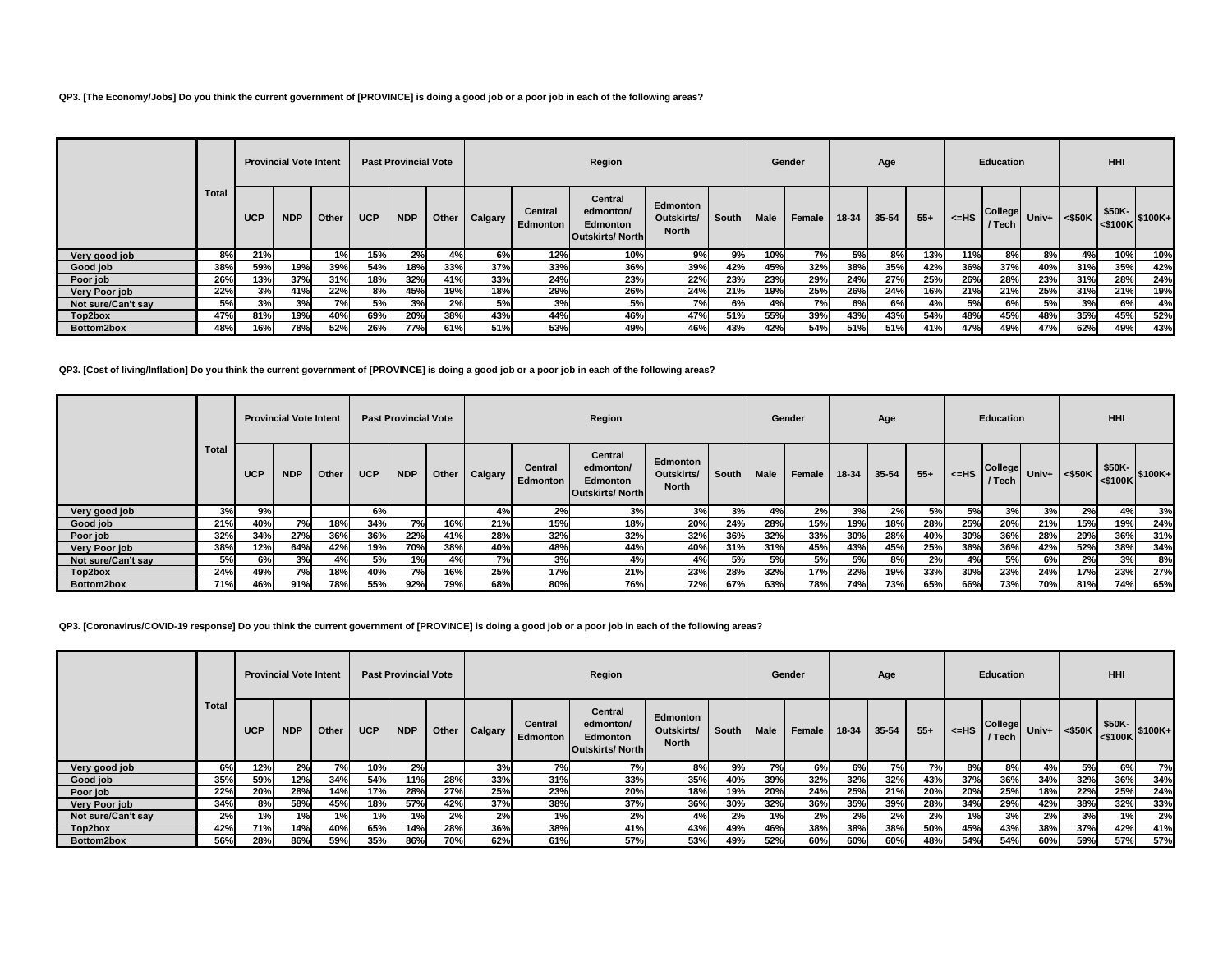**QP3. [The Deficit/Government spending] Do you think the current government of [PROVINCE] is doing a good job or a poor job in each of the following areas?**

|                    |              |            | <b>Provincial Vote Intent</b> |       |            | <b>Past Provincial Vote</b> |       |         |                            | Region                                                    |                                        |       |             | Gender |       | Age       |       |        | <b>Education</b>                                             |     |     | HHI                          |     |
|--------------------|--------------|------------|-------------------------------|-------|------------|-----------------------------|-------|---------|----------------------------|-----------------------------------------------------------|----------------------------------------|-------|-------------|--------|-------|-----------|-------|--------|--------------------------------------------------------------|-----|-----|------------------------------|-----|
|                    | <b>Total</b> | <b>UCP</b> | <b>NDP</b>                    | Other | <b>UCP</b> | <b>NDP</b>                  | Other | Calgary | <b>Central</b><br>Edmonton | Central<br>edmonton<br>Edmonton<br><b>Outskirts/North</b> | Edmonton<br>Outskirts/<br><b>North</b> | South | <b>Male</b> | Female | 18-34 | $35 - 54$ | $55+$ | $=$ HS | $\overline{18}$ College Univ+ $\overline{350}$ K I<br>/ Tech |     |     | $\frac{$50K}{5100K}$ \$100K+ |     |
| Very good job      | 11%          | 26%        | 1%                            | 2%    | 19%        | 2%                          | 5%    | 9%      | 10%                        | 9%                                                        | 8%                                     | 14%   | 12%         | 9%     | 9%    | 10%       | 13%   | 12%    | 9%                                                           | 11% | 4%  | 13%                          | 11% |
| Good job           | 31%          | 47%        | 14%                           | 33%   | 46%        | 16%                         | 18%   | 31%     | 31%                        | 30%                                                       | 29%                                    | 31%   | 38%         | 24%    | 27%   | 30%       | 35%   | 28%    | 31%                                                          | 31% | 24% | 25%                          | 39% |
| Poor job           | 26%          | 18%        | 34%                           | 32%   | 18%        | 32%                         | 46%   | 28%     | 23%                        | 27%                                                       | 30%                                    | 24%   | 25%         | 27%    | 27%   | 23%       | 29%   | 24%    | 30%                                                          | 22% | 24% | 31%                          | 23% |
| Very Poor job      | 24%          | 5%         | 41%                           | 24%   | 11%        | 45%                         | 20%   | 21%     | 29%                        | 27%                                                       | 25%                                    | 23%   | 20%         | 27%    | 27%   | 26%       | 18%   | 29%    | 22%                                                          | 24% | 38% | 22%                          | 18% |
| Not sure/Can't say | 9%           | 4%         | 10%                           | 8%    | 6%         | 6%                          | 10%   | 10%     | 7%                         | 8%                                                        | 8%                                     | 9%    | <b>5%</b>   | 12%    | 11%   | 11%       | 5%    | 7%     | 7%                                                           | 12% | 10% | 9%                           | 9%  |
| Top2box            | 41%          | 72%        | 15%                           | 35%   | 65%        | 18%                         | 24%   | 41%     | 41%                        | 39%                                                       | 37%                                    | 44%   | 49%         | 34%    | 36%   | 40%       | 48%   | 40%    | 41%                                                          | 42% | 28% | 38%                          | 50% |
| Bottom2box         | 50%          | 24%        | 75%                           | 57%   | 29%        | 76%                         | 66%   | 49%     | 52%                        | 53%                                                       | 54%                                    | 47%   | 45%         | 54%    | 54%   | 49%       | 47%   | 53%    | 52%                                                          | 46% | 62% | 53%                          | 41% |

**QP3. [Housing Affordability] Do you think the current government of [PROVINCE] is doing a good job or a poor job in each of the following areas?**

|                    |              |            | <b>Provincial Vote Intent</b> |       |            | <b>Past Provincial Vote</b> |       |         |                     | Region                                                     |                                        |       |             | Gender |       | Age       |       |        | <b>Education</b>                                          |     |     | <b>HHI</b> |     |
|--------------------|--------------|------------|-------------------------------|-------|------------|-----------------------------|-------|---------|---------------------|------------------------------------------------------------|----------------------------------------|-------|-------------|--------|-------|-----------|-------|--------|-----------------------------------------------------------|-----|-----|------------|-----|
|                    | <b>Total</b> | <b>UCP</b> | <b>NDF</b>                    | Other | <b>UCP</b> | <b>NDP</b>                  | Other | Calgary | Central<br>Edmonton | Central<br>edmonton/<br>Edmonton<br><b>Outskirts/North</b> | Edmonton<br>Outskirts/<br><b>North</b> | South | <b>Male</b> | Female | 18-34 | $35 - 54$ | $55+$ | $=$ HS | $\overline{MS}$ College Univ+ $\overline{SS0K}$<br>/ Tech |     |     | \$50K-     |     |
| Very good job      | 2%           | 5%         |                               |       | 4%         |                             |       | 2%      | 3%                  | 2%                                                         | 1%                                     | 2%    | 2%          | 2%     | 3%    | 1%        | 2%    | 4%     | 1%                                                        | 2%  | 2%  | 2%         | 2%  |
| Good job           | 19%          | 39%        | 5%                            | 9%    | 32%        | 5%                          | 7%    | 17%     | 15%                 | 18%                                                        | 21%                                    | 22%   | 23%         | 15%    | 14%   | 20%       | 23%   | 21%    | 21%                                                       | 16% | 14% | 16%        | 26% |
| Poor job           | 35%          | 31%        | 34%                           | 41%   | 35%        | 30%                         | 54%   | 36%     | 33%                 | 33%                                                        | 33%                                    | 37%   | 34%         | 37%    | 41%   | 28%       | 38%   | 29%    | 39%                                                       | 34% | 30% | 40%        | 34% |
| Very Poor job      | 31%          | 7%I        | 54%                           | 35%   | 12%        | 60%                         | 35%   | 33%     | 42%                 | 35%                                                        | 30%                                    | 24%   | 29%         | 33%    | 35%   | 34%       | 23%   | 31%    | 29%                                                       | 34% | 47% | 32%        | 24% |
| Not sure/Can't say | 13%          | 17%        | 6%                            | 15%   | 17%        | 5%                          | 4%    | 11%     | 8%                  | 11%                                                        | 14%                                    | 15%   | 12%         | 13%    | 7%    | 16%       | 14%   | 14%    | 11%                                                       | 14% | 8%  | 11%        | 13% |
| Top2box            | 21%          | 45%        | 5%                            | 9%    | 36%        | 5%l                         | 7%    | 19%     | 18%                 | 20%                                                        | 23%                                    | 24%   | 25%         | 17%    | 17%   | 21%       | 25%   | 26%    | 22%                                                       | 18% | 16% | 17%        | 28% |
| Bottom2box         | 66%          | 38%        | 88%                           | 76%   | 47%        | 89%                         | 89%   | 70%     | 75%                 | 68%                                                        | 63%                                    | 61%   | 63%         | 70%    | 76%   | 62%       | 61%   | 61%    | 67%                                                       | 68% | 76% | 72%        | 59% |

**QP3. [Poverty/homelessness] Do you think the current government of [PROVINCE] is doing a good job or a poor job in each of the following areas?**

|                    |              |            | <b>Provincial Vote Intent</b> |       |            | <b>Past Provincial Vote</b> |       |         |                     | Region                                                                   |                                        |       |             | Gender |       | Age       |       |        | Education                |       |           | HHI                                      |     |
|--------------------|--------------|------------|-------------------------------|-------|------------|-----------------------------|-------|---------|---------------------|--------------------------------------------------------------------------|----------------------------------------|-------|-------------|--------|-------|-----------|-------|--------|--------------------------|-------|-----------|------------------------------------------|-----|
|                    | <b>Total</b> | <b>UCP</b> | <b>NDP</b>                    | Other | <b>UCP</b> | <b>NDP</b>                  | Other | Calgary | Central<br>Edmonton | <b>Central</b><br>edmonton/<br><b>Edmonton</b><br><b>Outskirts/North</b> | Edmonton<br>Outskirts/<br><b>North</b> | South | <b>Male</b> | Female | 18-34 | $35 - 54$ | $55+$ | $=$ HS | <b>College</b><br>/ Tech | Univ+ | $<$ \$50K | \$50K-<br>$\frac{1}{2}$ <\$100K \\$100K+ |     |
| Very good job      | 2%           | 7%         |                               |       | 5%         |                             |       |         | 2%                  | 3%                                                                       | 3%                                     | 3%    | 4%          | 1%     | 2%    | 2%        | 3%    | 6%     | 2%                       | 1%    | 2%        | 2%                                       | 2%  |
| Good job           | 18%          | 39%        | 3%                            | 9%    | 33%        | 4%                          | 6%    | 17%     | 11%                 | 15%                                                                      | 19%                                    | 21%   | 21%         | 15%    | 17%   | 15%       | 22%   | 20%    | 20%                      | 14%   | 9%        | 17%                                      | 21% |
| Poor job           | 28%          | 26%        | 26%                           | 28%   | 27%        | 23%                         | 32%   | 27%     | 29%                 | 27%                                                                      | 26%                                    | 30%   | 30%         | 27%    | 28%   | 26%       | 31%   | 21%    | 28%                      | 31%   | 26%       | 32%                                      | 27% |
| Very Poor job      | 37%          | 7%         | 66%                           | 43%   | 13%        | 70%                         | 51%   | 36%     | 51%                 | 44%                                                                      | 38%                                    | 28%   | 29%         | 43%    | 39%   | 39%       | 32%   | 36%    | 37%                      | 37%   | 52%       | 38%                                      | 31% |
| Not sure/Can't sav | 15%          | 21%        | 5%                            | 19%   | 21%        | 3%                          | 11%   | 19%     | 7%                  | 10%                                                                      | 14%                                    | 16%   | 16%         | 14%    | 15%   | 18%       | 11%   | 17%    | 13%                      | 17%   | 10%       | 12%                                      | 19% |
| Top2box            | 20%          | 46%        | 3%                            | 9%    | 38%        | 4%                          | 6%    | 18%     | 14%                 | 18%                                                                      | 22%                                    | 25%   | 25%         | 16%    | 19%   | 17%       | 25%   | 26%    | 22%                      | 15%   | 11%       | 19%                                      | 23% |
| Bottom2box         | 65%          | 33%        | 92%                           | 71%   | 41%        | 93%                         | 83%   | 62%     | 80%                 | 72%                                                                      | 64%                                    | 59%   | 59%         | 70%    | 66%   | 65%       | 63%   | 57%    | 65%                      | 69%   | 78%       | 70%                                      | 58% |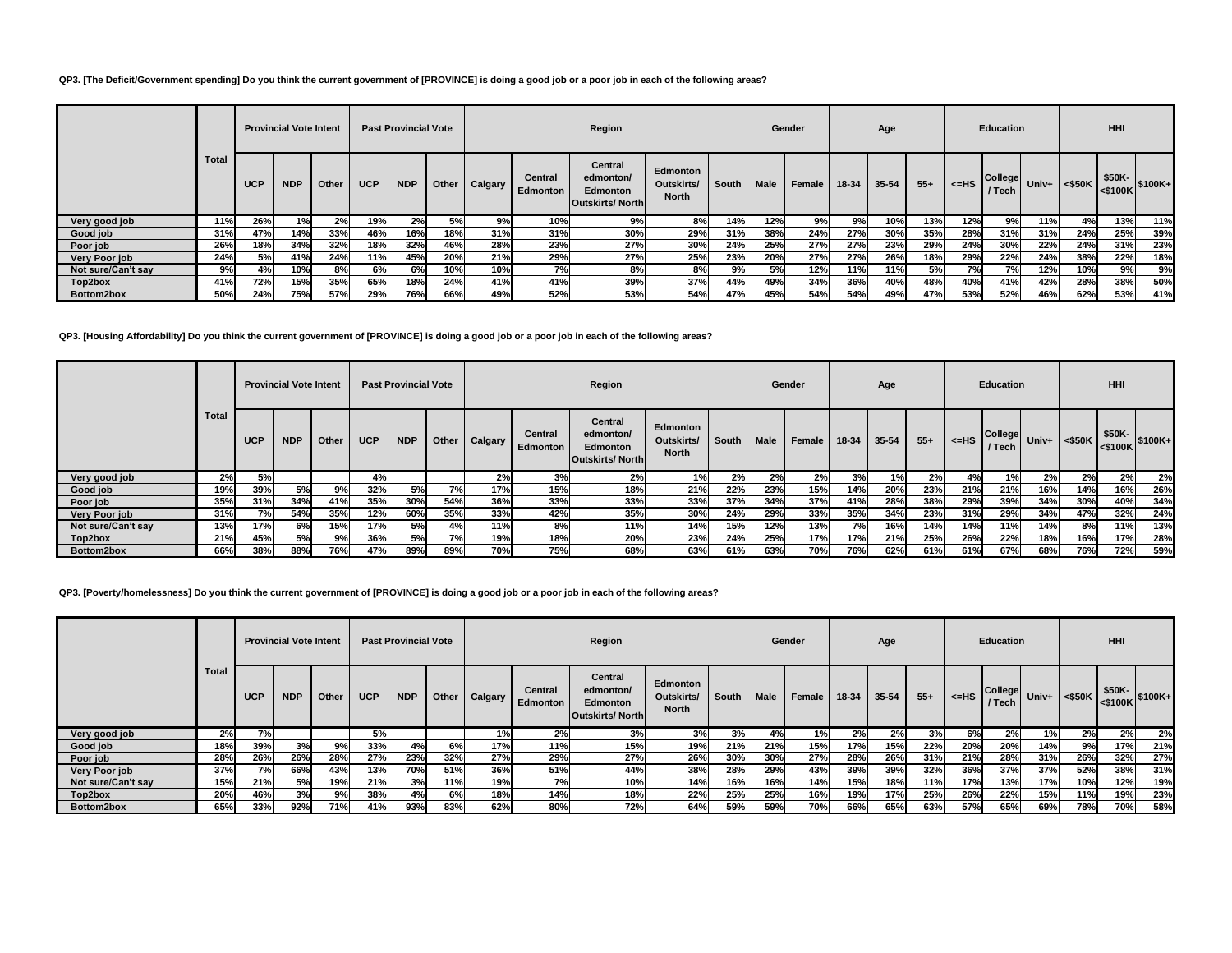#### **QP3. [Environment/Climate change] Do you think the current government of [PROVINCE] is doing a good job or a poor job in each of the following areas?**

|                    |              |            | <b>Provincial Vote Intent</b> |       |            | <b>Past Provincial Vote</b> |       |         |                     | Region                                                     |                                        |       |             | Gender |           | Age       |       |        | <b>Education</b>                                                             |     |     | HHI                    |     |
|--------------------|--------------|------------|-------------------------------|-------|------------|-----------------------------|-------|---------|---------------------|------------------------------------------------------------|----------------------------------------|-------|-------------|--------|-----------|-----------|-------|--------|------------------------------------------------------------------------------|-----|-----|------------------------|-----|
|                    | <b>Total</b> | <b>UCP</b> | <b>NDF</b>                    | Other | <b>UCP</b> | <b>NDP</b>                  | Other | Calgary | Central<br>Edmonton | Central<br>edmonton/<br>Edmonton<br><b>Outskirts/North</b> | Edmonton<br>Outskirts/<br><b>North</b> | South | <b>Male</b> | Female | $18 - 34$ | $35 - 54$ | $55+$ | $=$ HS | $\overline{AB}$ College Univ+ $\overline{S}$ <\$50K $\overline{S}$<br>/ Tech |     |     | \$50K-<br>S100K \$100K |     |
| Very good job      | 9%           | 18%        |                               | 13%   | 17%        | 1%                          | 3%    | 5%      | 7%                  | 9%                                                         | 11%                                    | 12%   | 13%         | 5%     | 9%        | 9%        | 9%    | 12%    | 8%                                                                           | 8%  | 4%  | 11%                    | 9%  |
| Good job           | 30%          | 56%        | 4%                            | 34%   | 48%        | 7%                          | 23%   | 34%     | 24%                 | 26%                                                        | 28%                                    | 32%   | 36%         | 25%    | 24%       | 27%       | 41%   | 25%    | 35%                                                                          | 26% | 25% | 25%                    | 35% |
| Poor job           | 20%          | 11%        | 27%                           | 21%   | 13%        | 20%                         | 36%   | 21%     | 15%                 | 18%                                                        | 20%                                    | 20%   | 18%         | 21%    | 25%       | 15%       | 21%   | 21%    | 20%                                                                          | 20% | 21% | 25%                    | 16% |
| Very Poor job      | 31%          | 3%         | 65%                           | 20%   | 7%         | 69%                         | 34%   | 28%     | 46%                 | 36%                                                        | 27%                                    | 28%   | 25%         | 36%    | 34%       | 35%       | 22%   | 28%    | 27%                                                                          | 37% | 39% | 31%                    | 29% |
| Not sure/Can't say | 10%          | 13%        | 4%                            | 12%   | 14%        | 3%                          | 4%    | 12%     | 8%                  | 11%                                                        | 14%                                    | 8%    | 8%          | 12%    | 8%        | 15%       | 7%    | 14%    | 9%                                                                           | 10% | 11% | 8%                     | 10% |
| Top2box            | 39%          | 73%        | 4%                            | 47%   | 65%        | 8%                          | 26%   | 39%     | 31%                 | 35%                                                        | 39%                                    | 44%   | 48%         | 31%    | 33%       | 35%       | 50%   | 37%    | 44%                                                                          | 34% | 29% | 36%                    | 45% |
| Bottom2box         | 51%          | 14%        | 92%                           | 41%   | 20%        | 89%                         | 70%   | 49%     | 62%                 | 54%                                                        | 47%                                    | 48%   | 43%         | 58%    | 59%       | 50%       | 43%   | 49%    | 47%                                                                          | 56% | 61% | 56%                    | 45% |

# **QP3. [Education] Do you think the current government of [PROVINCE] is doing a good job or a poor job in each of the following areas?**

|                    |              |            | <b>Provincial Vote Intent</b> |       |            | <b>Past Provincial Vote</b> |       |         |                     | Region                                                     |                                        |       |             | Gender |       | Age       |       |     | Education                                                                                                    |     |     | <b>HHI</b>                   |     |
|--------------------|--------------|------------|-------------------------------|-------|------------|-----------------------------|-------|---------|---------------------|------------------------------------------------------------|----------------------------------------|-------|-------------|--------|-------|-----------|-------|-----|--------------------------------------------------------------------------------------------------------------|-----|-----|------------------------------|-----|
|                    | <b>Total</b> | <b>UCP</b> | <b>NDP</b>                    | Other | <b>UCP</b> | <b>NDP</b>                  | Other | Calgary | Central<br>Edmonton | Central<br>edmonton/<br>Edmonton<br><b>Outskirts/North</b> | Edmonton<br>Outskirts/<br><b>North</b> | South | <b>Male</b> | Female | 18-34 | $35 - 54$ | $55+$ |     | $\leq$ HS $\left \begin{array}{cc} \text{College} \\ \text{Univ+} \end{array}\right $ $\leq$ \$50K<br>/ Tech |     |     | $\frac{$50K}{5100K}$ \$100K+ |     |
| Very good job      | 4%           | 11%        |                               | 1%    | 8%         |                             | 2%    | 3%      | 4%                  | 3%                                                         | 2%                                     | 7%    | 6%          | 3%     | 5%    | 3%        | 4%    | 8%  | 3%                                                                                                           | 4%  | 3%  | 2%                           | 4%  |
| Good job           | 27%          | 51%        | 5%                            | 28%   | 46%        | 4%                          | 12%   | 25%     | 22%                 | 26%                                                        | 29%                                    | 30%   | 33%         | 22%    | 29%   | 21%       | 32%   | 29% | 26%                                                                                                          | 27% | 21% | 28%                          | 29% |
| Poor job           | 22%          | 22%        | 17%                           | 27%   | 22%        | 18%                         | 25%   | 23%     | 19%                 | 21%                                                        | 24%                                    | 19%   | 20%         | 23%    | 15%   | 25%       | 24%   | 18% | 25%                                                                                                          | 19% | 21% | 23%                          | 21% |
| Very Poor job      | 40%          | 7%         | 74%                           | 39%   | 15%        | 77%                         | 55%   | 41%     | 53%                 | 46%                                                        | 40%                                    | 34%   | 35%         | 45%    | 46%   | 44%       | 30%   | 38% | 36%                                                                                                          | 47% | 46% | 41%                          | 40% |
| Not sure/Can't say | 7%           | 9%         | 3%                            | 5%    | 9%         | 1%                          | 5%    | 8%      | 2%                  | 4%                                                         | 5%                                     | 10%   | 6%          | 8%     | 6%    | 6%        | 9%    | 7%  | 10%                                                                                                          | 3%  | 9%  | 6%                           | 6%  |
| Top2box            | 31%          | 61%        | 5%                            | 29%   | 54%        | 4%                          | 14%   | 28%     | 26%                 | 29%                                                        | 31%                                    | 37%   | 39%         | 24%    | 34%   | 25%       | 36%   | 36% | 29%                                                                                                          | 31% | 24% | 30%                          | 33% |
| Bottom2box         | 62%          | 30%        | 92%                           | 66%   | 37%        | 95%                         | 81%   | 64%     | 72%                 | 67%                                                        | 63%                                    | 53%   | 55%         | 68%    | 60%   | 70%       | 55%   | 56% | 61%                                                                                                          | 66% | 67% | 64%                          | 61% |

**QP3. [Drug Use/addictions/opioid crisis] Do you think the current government of [PROVINCE] is doing a good job or a poor job in each of the following areas?**

|                    |              |            | <b>Provincial Vote Intent</b> |       |            | <b>Past Provincial Vote</b> |       |         |                     | Region                                                    |                                        |       |             | Gender |           | Age       |       |        | <b>Education</b>                                                          |     |     | <b>HHI</b>                   |     |
|--------------------|--------------|------------|-------------------------------|-------|------------|-----------------------------|-------|---------|---------------------|-----------------------------------------------------------|----------------------------------------|-------|-------------|--------|-----------|-----------|-------|--------|---------------------------------------------------------------------------|-----|-----|------------------------------|-----|
|                    | <b>Total</b> | <b>UCP</b> | <b>NDP</b>                    | Other | <b>UCP</b> | <b>NDP</b>                  | Other | Calgary | Central<br>Edmonton | Central<br>edmonton<br>Edmonton<br><b>Outskirts/North</b> | Edmonton<br>Outskirts/<br><b>North</b> | South | <b>Male</b> | Female | $18 - 34$ | $35 - 54$ | $55+$ | $=$ HS | $\overline{18}$ College Univ+ $\overline{550}$ K $\overline{1}$<br>/ Tech |     |     | $\frac{$50K}{5100K}$ \$100K+ |     |
| Very good job      | 4%           | 8%         | 1%                            | 3%    | 7%         | 1% l                        | 1%    | 3%      | 3%                  | 3%                                                        | 3%                                     | 6%    | 5%          | 3%     | 3%        | 4%        | 4%    | 6%     | 4%                                                                        | 2%  | 2%  | 4%                           | 4%  |
| Good job           | 18%          | 37%        | 4%                            | 15%   | 32%        | <b>5%</b>                   | 5%    | 17%     | 13%                 | 19%                                                       | 24%                                    | 18%   | 21%         | 15%    | 16%       | 14%       | 24%   | 18%    | 19%                                                                       | 17% | 11% | 16%                          | 22% |
| Poor job           | 26%          | 24%        | 23%                           | 25%   | 25%        | 21%                         | 34%   | 27%     | 26%                 | 24%                                                       | 22%                                    | 27%   | 30%         | 22%    | 24%       | 26%       | 28%   | 22%    | 28%                                                                       | 25% | 28% | 29%                          | 25% |
| Very Poor job      | 36%          | 9%         | 66%                           | 39%   | 14%        | 68%                         | 53%   | 34%     | 50%                 | 43%                                                       | 37%                                    | 31%   | 31%         | 41%    | 44%       | 36%       | 29%   | 34%    | 35%                                                                       | 40% | 47% | 35%                          | 33% |
| Not sure/Can't sav | 16%          | 23%        | 6%                            | 17%   | 22%        | 5%                          | 6%    | 19%     | 8%                  | 11%                                                       | 14%                                    | 19%   | 13%         | 18%    | 12%       | 20%       | 14%   | 21%    | 13%                                                                       | 16% | 11% | 17%                          | 17% |
| Top2box            | 22%          | 45%        | 5%                            | 18%   | 39%        | 6%                          | 6%    | 20%     | 16%                 | 22%                                                       | 27%                                    | 23%   | 26%         | 18%    | 19%       | 19%       | 28%   | 23%    | 24%                                                                       | 19% | 14% | 20%                          | 25% |
| Bottom2box         | 62%          | 33%        | 89%                           | 65%   | 39%        | 89%                         | 87%   | 61%     | 76%                 | 67%                                                       | 59%                                    | 58%   | 61%         | 64%    | 68%       | 61%       | 58%   | 56%    | 63%                                                                       | 65% | 75% | 63%                          | 58% |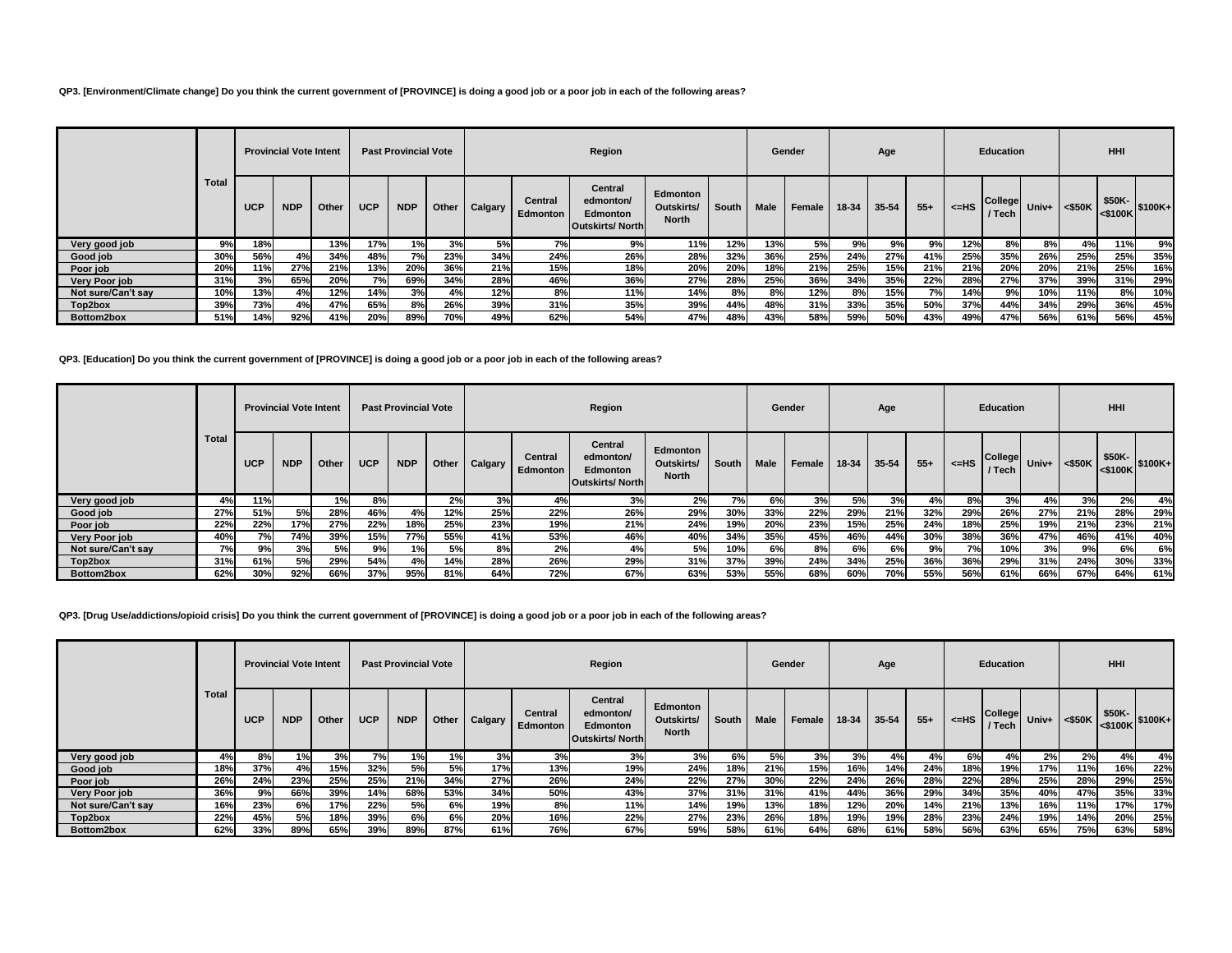**QP3. [Energy - Oil & Gas/Pipelines] Do you think the current government of [PROVINCE] is doing a good job or a poor job in each of the following areas?**

|                    |              |            | <b>Provincial Vote Intent</b> |       |            | <b>Past Provincial Vote</b> |       |         |                     | Region                                                            |                                        |       |             | Gender |       | Age   |       |        | <b>Education</b>  |       |           | HHI                   |           |
|--------------------|--------------|------------|-------------------------------|-------|------------|-----------------------------|-------|---------|---------------------|-------------------------------------------------------------------|----------------------------------------|-------|-------------|--------|-------|-------|-------|--------|-------------------|-------|-----------|-----------------------|-----------|
|                    | <b>Total</b> | <b>UCP</b> | <b>NDP</b>                    | Other | <b>UCP</b> | <b>NDP</b>                  | Other | Calgary | Central<br>Edmonton | Central<br>edmonton/<br><b>Edmonton</b><br><b>Outskirts/North</b> | Edmonton<br>Outskirts/<br><b>North</b> | South | <b>Male</b> | Female | 18-34 | 35-54 | $55+$ | $=$ HS | College<br>/ Tech | Univ+ | $<$ \$50K | \$50K-<br>$ $ <\$100K | $ $100K+$ |
| Very good job      | 10%          | 25%        | 1%                            | 4%    | 19%        | 1%                          | 5%    | 8%      | 10%                 | 11%                                                               | 11%                                    | 11%   | 14%         | 7%I    | 7%    | 10%   | 14%   | 17%    | 8%                | 10%   | 7%)       | 10%                   | 11%       |
| Good job           | 35%          | 52%        | 18%                           | 42%   | 48%        | 17%                         | 36%   | 33%     | 26%                 | 33%                                                               | 40%                                    | 39%   | 41%         | 30%    | 30%   | 32%   | 43%   | 30%    | 39%               | 31%   | 26%       | 31%                   | 43%       |
| Poor job           | 27%          | 17%        | 32%                           | 32%   | 20%        | 33%                         | 34%   | 29%     | 26%                 | 25%                                                               | 23%                                    | 27%   | 26%         | 28%    | 30%   | 27%   | 24%   | 29%    | 27%               | 26%   | 32%       | 26%                   | 23%       |
| Very Poor job      | 23%          | 4%         | 43%                           | 20%   | 11%        | 44%                         | 20%   | 22%     | 33%                 | 28%                                                               | 24%                                    | 19%   | 18%         | 27%    | 27%   | 24%   | 17%   | 20%    | 21%               | 27%   | 31%       | 27%                   | 18%       |
| Not sure/Can't sav | 5%           | 2%         | 6%                            | 2%    | 1%         | 5%                          | 5%    | 8%      | 6%                  | 3%                                                                | 1%                                     | 4%    | 2%          | 8%     | 6%    | 7%    | 2%    | 4%     | 4%                | 6%    | 5%        | 5%                    | 5%        |
| Top2box            | 45%          | 77%        | 19%                           | 46%   | 68%        | 18%                         | 41%   | 41%     | 35%                 | 44%                                                               | 52%                                    | 50%   | 54%         | 37%    | 37%   | 42%   | 57%   | 47%    | 47%               | 41%   | 33%       | 41%                   | 54%       |
| Bottom2box         | 50%          | 21%        | 75%                           | 52%   | 31%        | <b>77%</b>                  | 54%   | 51%     | 59%                 | 53%                                                               | 47%                                    | 46%   | 44%         | 56%    | 57%   | 51%   | 41%   | 49%    | 48%               | 53%   | 63%       | 53%                   | 41%       |

**QP3. [First Nations/Indigenous issues] Do you think the current government of [PROVINCE] is doing a good job or a poor job in each of the following areas?**

|                    |              |            | <b>Provincial Vote Intent</b> |       |            | <b>Past Provincial Vote</b> |       |         |                     | Region                                                     |                                 |       |             | Gender |       | Age       |       |      | Education                   |     |           | <b>HHI</b>                         |     |
|--------------------|--------------|------------|-------------------------------|-------|------------|-----------------------------|-------|---------|---------------------|------------------------------------------------------------|---------------------------------|-------|-------------|--------|-------|-----------|-------|------|-----------------------------|-----|-----------|------------------------------------|-----|
|                    | <b>Total</b> | <b>UCP</b> | <b>NDP</b>                    | Other | <b>UCP</b> | <b>NDP</b>                  | Other | Calgary | Central<br>Edmonton | Central<br>edmonton/<br>Edmonton<br><b>Outskirts/North</b> | Edmonton<br>Outskirts/<br>North | South | <b>Male</b> | Female | 18-34 | $35 - 54$ | $55+$ | <=HS | College Univ+   <<br>/ Tech |     | $<$ \$50K | \$50K-<br>$\frac{1}{100K}$ \$100K+ |     |
| Very good job      | 6%           | 12%        | 1%                            | 9%    | 11%        | 1%                          |       |         | 5%                  | 5%                                                         | 5%                              | 11%   | 8%          | 5%     | 9%    | 4%        | 6%    | 10%  | 7%                          | 4%  | 4%        | 7%                                 | 7%  |
| Good job           | 30%          | 57%        | 8%                            | 28%   | 49%        | 10%                         | 24%   | 31%     | 20%                 | 30%                                                        | 39%                             | 29%   | 37%         | 24%    | 23%   | 25%       | 42%   | 31%  | 30%                         | 29% | 22%       | 28%                                | 36% |
| Poor job           | 21%          | 11%        | 30%                           | 19%   | 14%        | 25%                         | 37%   | 21%     | 28%                 | 23%                                                        | 19%                             | 18%   | 15%         | 27%    | 22%   | 19%       | 22%   | 20%  | 23%                         | 19% | 21%       | 25%                                | 19% |
| Very Poor job      | 25%          | 1%         | 53%                           | 16%   | 5%         | 57%                         | 21%   | 24%     | 36%                 | 29%                                                        | 22%                             | 21%   | 19%         | 29%    | 30%   | 27%       | 17%   | 21%  | 22%                         | 30% | 38%       | 25%                                | 19% |
| Not sure/Can't say | 18%          | 20%        | 9%                            | 27%   | 22%        | 7%                          | 18%   | 20%     | 11%                 | 13%                                                        | 15%                             | 22%   | 21%         | 15%    | 16%   | 24%       | 13%   | 17%  | 19%                         | 17% | 16%       | 16%                                | 19% |
| Top2box            | 36%          | 69%        | 8%                            | 37%   | 60%        | 11%                         | 24%   | 36%     | 25%                 | 35%                                                        | 44%                             | 40%   | 44%         | 29%    | 32%   | 30%       | 49%   | 41%  | 37%                         | 34% | 26%       | 35%                                | 42% |
| Bottom2box         | 46%          | 12%        | 83%                           | 35%   | 18%        | 82%                         | 58%   | 45%     | 64%                 | 52%                                                        | 41%                             | 39%   | 34%         | 56%    | 51%   | 47%       | 39%   | 41%  | 45%                         | 49% | 59%       | 50%                                | 39% |

**QP3. [Senior care] Do you think the current government of [PROVINCE] is doing a good job or a poor job in each of the following areas?**

|                    |              |            | <b>Provincial Vote Intent</b> |       |            | <b>Past Provincial Vote</b> |       |         |                     | Region                                                                   |                                        |       |             | Gender |       | Age       |       |        | Education                |       |           | HHI                                      |     |
|--------------------|--------------|------------|-------------------------------|-------|------------|-----------------------------|-------|---------|---------------------|--------------------------------------------------------------------------|----------------------------------------|-------|-------------|--------|-------|-----------|-------|--------|--------------------------|-------|-----------|------------------------------------------|-----|
|                    | <b>Total</b> | <b>UCP</b> | <b>NDP</b>                    | Other | <b>UCP</b> | <b>NDP</b>                  | Other | Calgary | Central<br>Edmonton | <b>Central</b><br>edmonton/<br><b>Edmonton</b><br><b>Outskirts/North</b> | Edmonton<br>Outskirts/<br><b>North</b> | South | <b>Male</b> | Female | 18-34 | $35 - 54$ | $55+$ | $=$ HS | <b>College</b><br>/ Tech | Univ+ | $<$ \$50K | \$50K-<br>$\frac{1}{2}$ <\$100K \\$100K+ |     |
| Very good job      | 2%           | 5%         |                               | 1%    | 4%         |                             |       | 2%      | 3%                  | 3%                                                                       | 3%                                     | 1%    | 3%          | 1%     | 3%    | 2%        | 2%    | 4%     | 2%                       | 2%    |           | 2%                                       | 3%  |
| Good job           | 18%          | 32%        | 5%                            | 16%   | 30%        | <b>5%</b>                   | 8%    | 18%     | 14%                 | 14%                                                                      | 14%                                    | 23%   | 23%         | 13%    | 17%   | 18%       | 18%   | 18%    | 18%                      | 18%   | 14%       | 18%                                      | 19% |
| Poor job           | 31%          | 34%        | 30%                           | 27%   | 30%        | 28%                         | 47%   | 27%     | 32%                 | 33%                                                                      | 34%                                    | 31%   | 28%         | 34%    | 26%   | 25%       | 43%   | 26%    | 34%                      | 30%   | 30%       | 30%                                      | 33% |
| Very Poor job      | 31%          | 10%        | 54%                           | 31%   | 14%        | 58%                         | 32%   | 31%     | 37%                 | 35%                                                                      | 33%                                    | 26%   | 25%         | 35%    | 31%   | 32%       | 29%   | 32%    | 32%                      | 28%   | 43%       | 32%                                      | 24% |
| Not sure/Can't sav | 19%          | 19%        | 11%                           | 25%   | 22%        | 9%                          | 12%   | 22%     | 14%                 | 15%                                                                      | 17%                                    | 19%   | 21%         | 16%    | 24%   | 23%       | 8%    | 20%    | 15%                      | 23%   | 14%       | 18%                                      | 21% |
| Top2box            | 20%          | 38%        | 5%                            | 17%   | 35%        | <b>5%</b>                   | 8%    | 20%     | 17%                 | 17%                                                                      | 17%                                    | 24%   | 26%         | 15%    | 19%   | 20%       | 20%   | 22%    | 20%                      | 19%   | 14%       | 20%                                      | 22% |
| Bottom2box         | 61%          | 43%        | 84%                           | 58%   | 44%        | 86%                         | 80%   | 58%     | 69%                 | 68%                                                                      | 67%                                    | 57%   | 53%         | 69%    | 57%   | 57%       | 72%   | 58%    | 66%                      | 58%   | 72%       | 62%                                      | 57% |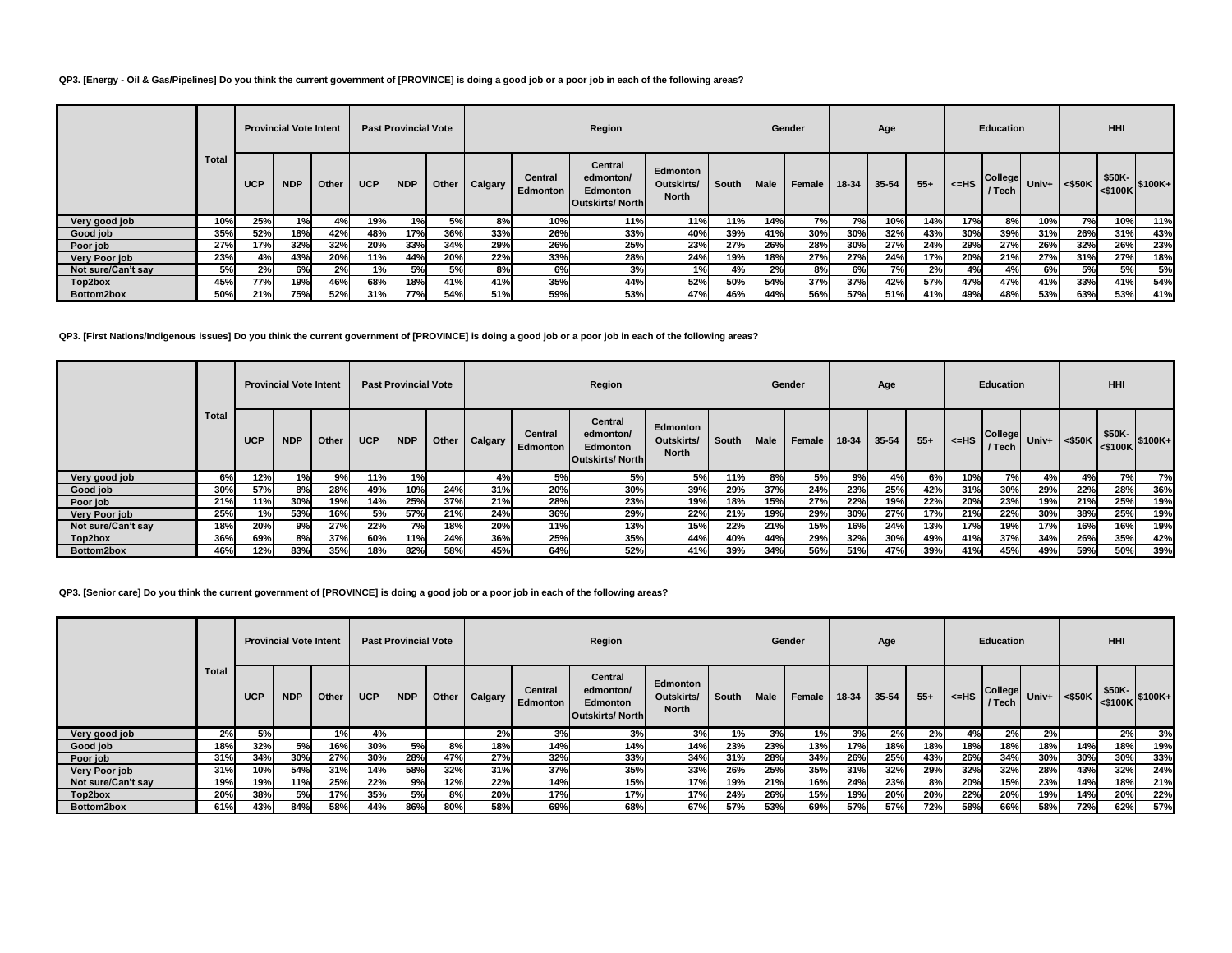**QP4. And which of those issues would you say are the most important to you, personally. Please select up to three:**

|                                           |              |            | <b>Provincial Vote Intent</b> |       |            | <b>Past Provincial Vote</b> |       |         |                     | Region                                                    |                                        |       |             | Gender |       | Age   |       |       | <b>Education</b>  |            |           | <b>HHI</b>           |         |
|-------------------------------------------|--------------|------------|-------------------------------|-------|------------|-----------------------------|-------|---------|---------------------|-----------------------------------------------------------|----------------------------------------|-------|-------------|--------|-------|-------|-------|-------|-------------------|------------|-----------|----------------------|---------|
|                                           | <b>Total</b> | <b>UCP</b> | <b>NDP</b>                    | Other | <b>UCP</b> | <b>NDP</b>                  | Other | Calgary | Central<br>Edmonton | Central<br>edmonton<br>Edmonton<br><b>Outskirts/North</b> | Edmonton<br>Outskirts/<br><b>North</b> | South | <b>Male</b> | Female | 18-34 | 35-54 | $55+$ | $=HS$ | College<br>/ Tech | Univ+ $\ $ | $<$ \$50K | \$50K-<br>$<$ \$100K | \$100K+ |
| <b>Cost of living/Inflation</b>           | 66%          | 73%        | 58%                           | 67%   | 73%        | 55%                         | 64%   | 62%     | 59%                 | 66%                                                       | 72%                                    | 69%   | 67%         | 65%    | 65%   | 69%   | 64%   | 67%   | 70%               | 61%        | 69%       | 65%                  | 64%     |
| <b>Health Care</b>                        | 44%          | 33%        | 63%                           | 34%   | 34%        | 64%                         | 45%   | 40%     | 50%                 | 49%                                                       | 49%                                    | 42%   | 33%         | 54%    | 37%   | 41%   | 54%   | 37%   | 43%               | 48%        | 45%       | 44%                  | 43%     |
| The Economy/Jobs                          | 36%          | 46%        | 20%                           | 46%   | 45%        | 22%                         | 34%   | 34%     | 37%                 | 35%                                                       | 32%                                    | 40%   | 45%         | 27%    | 41%   | 42%   | 23%   | 32%   | 35%               | 39%        | 21%       | 43%                  | 39%     |
| Energy - Oil &<br><b>Gas/Pipelines</b>    | 27%          | 47%        | 5%                            | 32%   | 47%        | 8%                          | 11%   | 25%     | 20%                 | 26%                                                       | 32%                                    | 29%   | 31%         | 23%    | 20%   | 27%   | 33%   | 28%   | 29%               | 22%        | 14%       | 24%                  | 32%     |
| The Deficit/Government<br>spending        | 24%          | 40%        | 3%                            | 33%   | 39%        | 4%                          | 16%   | 23%     | 24%                 | 24%                                                       | 24%                                    | 25%   | 37%         | 13%    | 22%   | 23%   | 29%   | 24%   | 27%               | 21%        | 16%       | 21%                  | 29%     |
| <b>Education</b>                          | 18%          | 8%         | 31%                           | 13%   | 8%         | 30%                         | 36%   | 22%     | 16%                 | 17%                                                       | 18%                                    | 17%   | 13%         | 23%    | 23%   | 20%   | 12%   | 10%   | 16%               | 26%        | 17%       | 15%                  | 22%     |
| Environment/Climate<br>change             | 18%          | 2%         | 38%                           | 15%   | 5%         | 35%                         | 17%   | 21%     | 21%                 | 18%                                                       | 15%                                    | 15%   | 16%         | 21%    | 24%   | 21%   | 9%    | 17%   | 14%               | 24%        | 18%       | 19%                  | 17%     |
| <b>Housing Affordability</b>              | 17%          | 14%        | 22%                           | 13%   | 13%        | 22%                         | 14%   | 21%     | 17%                 | 16%                                                       | 16%                                    | 16%   | 14%         | 20%    | 23%   | 16%   | 14%   | 22%   | 16%               | 17%        | 30%       | 20%                  | 11%     |
| Senior care                               | 12%          | 15%        | 10%                           | 9%    | 15%        | 9%                          | 12%   | 9%      | 10%                 | 13%                                                       | 16%                                    | 15%   | 8%          | 17%    | 3%    | 2%    | 34%   | 17%   | 15%               | 6%         | 21%       | 9%                   | 9%      |
| <b>Poverty/homelessness</b>               | 8%           | 2%         | 14%                           | 5%    | 1%         | 15%                         | 16%   | 10%     | 11%                 | 8%                                                        | 5%                                     | 6%    | 8%          | 8%     | 9%    | 7%    | 7%    | 12%   | 6%                | 9%         | 15%       | 8%                   | 6%      |
| Coronavirus/COVID-19<br>response          | 8%           | 1%         | 10%                           | 14%   | 4%         | 11%                         | 9%    | 9%      | 11%                 | 9%                                                        | 8%                                     | 5%    | 6%          | 9%     | 11%   | 9%    | 3%    | 6%    | 7%                | 9%         | 9%        | 5%                   | 10%     |
| Drug Use/addictions/opioid<br>crisis      | 6%           | 5%         | 7%                            | 4%    | 4%         | 6%                          | 7%    | 9%      | 6%                  | 4%                                                        | 2%                                     | 5%    | 5%          | 6%     | 7%    | 4%    | 6%    | 7%    | 6%                | 4%         | 5%        | 7%                   | 5%      |
| <b>First Nations/Indigenous</b><br>issues | 4%           | 1%         | 7%                            | 3%    | 1%         | 9%                          | 1%    | 3%      | 6%                  | 5%                                                        | 4%                                     | 3%    | 2%          | 5%     | 5%    | 4%    | 2%    | 5%    | 4%                | 4%         | 9%        | 3%                   | 3%      |

**QP5. If a provincial election were held tomorrow in [PROVINCE], which of the following parties would you be most likely to support in your constituency?**

|                                      |              |            | <b>Provincial Vote Intent</b> |       |            | <b>Past Provincial Vote</b> |       |         |                     | Region                                                            |                                        |                             |             | Gender |       | Age       |       |        | <b>Education</b>            |     |           | <b>HHI</b>                                                                               |     |
|--------------------------------------|--------------|------------|-------------------------------|-------|------------|-----------------------------|-------|---------|---------------------|-------------------------------------------------------------------|----------------------------------------|-----------------------------|-------------|--------|-------|-----------|-------|--------|-----------------------------|-----|-----------|------------------------------------------------------------------------------------------|-----|
|                                      | <b>Total</b> | <b>UCP</b> | <b>NDP</b>                    | Other | <b>UCP</b> | <b>NDP</b>                  | Other | Calgary | Central<br>Edmonton | Central<br>edmonton/<br><b>Edmonton</b><br><b>Outskirts/North</b> | Edmonton<br>Outskirts/<br><b>North</b> | South                       | <b>Male</b> | Female | 18-34 | $35 - 54$ | $55+$ | $=$ HS | College Univ+   -<br>/ Tech |     | $<$ \$50K | $\begin{array}{ c c }\n\hline\n\text{$50K-}\n\hline\n\text{$100K+}\n\hline\n\end{array}$ |     |
| <b>Liberal Party</b>                 | 1%           |            |                               | 7%    | 1%         |                             | 2%    | 2%      | 1%                  | 1%                                                                |                                        | 1%                          | 1%          | 2%     | 1%    | 2%        | $*$ % | 1%     | 1%                          | 1%  | 3%        | 1%                                                                                       | 1%  |
| <b>New Democratic Party</b><br>(NDP) | 34%          |            | 95%                           |       | 6%         | 89%                         | 24%   | 30%     | 49%                 | 38%                                                               | 28%                                    | 32%                         | 29%         | 38%    | 40%   | 34%       | 26%   | 29%    | 30%                         | 41% | 34%       | 39%                                                                                      | 32% |
| <b>United Conservative Party</b>     | 34%          | 91%        |                               |       | 66%        | 2%                          | 10%   | 29%     | 29%                 | 34%                                                               | 39%                                    | 39%                         | 41%         | 28%    | 25%   | 27%       | 52%   | 43%    | 35%                         | 28% | 26%       | 28%                                                                                      | 39% |
| <b>Alberta Party</b>                 | 4%           |            |                               | 23%   | 2%         | 1%                          | 22%   | 7%      | 3%                  | 3%                                                                | 3%                                     | 2%                          | 3%          | 4%     | 4%    | 4%        | 3%    | 2%     | 3%                          | 5%  | 5%        | 4%                                                                                       | 3%  |
| Wildrose Independence<br>Party       | 6%           |            |                               | 40%   | 9%         |                             | 15%   | 5%      | 2%                  | 6%                                                                | 8%                                     | 8%                          | 9%          | 4%     | 7%    | 10%       | 2%    | 7%     | 8%                          | 4%  | 4%        | 8%                                                                                       | 6%  |
| Other party                          | 1%           |            |                               | 8%    | 1%         | $*$ %                       | 4%    | 2%      | 1%                  | 1%                                                                | 1%                                     | 2%                          | 1%          | 2%     | 2%    | 1%        | $*$ % | 1%     | 1%                          | 2%  | 1%        | $*$ %                                                                                    | 2%  |
| <b>Undecided</b>                     | 17%          | 8%         | 5%                            | 22%   | 16%        | <b>7%</b>                   | 24%   | 22%     | 13%                 | 14%                                                               | 15%                                    | 15%                         | 14%         | 20%    | 19%   | 18%       | 14%   | 14%    | 19%                         | 16% | 19%       | 19%                                                                                      | 14% |
| <b>Would not vote</b>                | 2%           | 1%         | 1%                            | 1%    | $*$ %      | $*961$                      |       | 3%      | 1%                  | 3%                                                                | 4%                                     | 1%                          | 3%          | 2%     | 2%    | 3%        | 2%    | 3%     | 2%                          | 2%  | 6%        | 1%                                                                                       | 2%  |
| I am not eligible to vote            | 1%           |            |                               |       |            |                             |       | 1%      | 1%                  | 1%                                                                | 1%                                     | $*$ <sup>o</sup> / $\alpha$ |             | 1%     | 1%    | 1%        |       |        | 1%                          | 1%  | 2%        | $*$ <sup>o</sup> / <sub>0</sub>                                                          |     |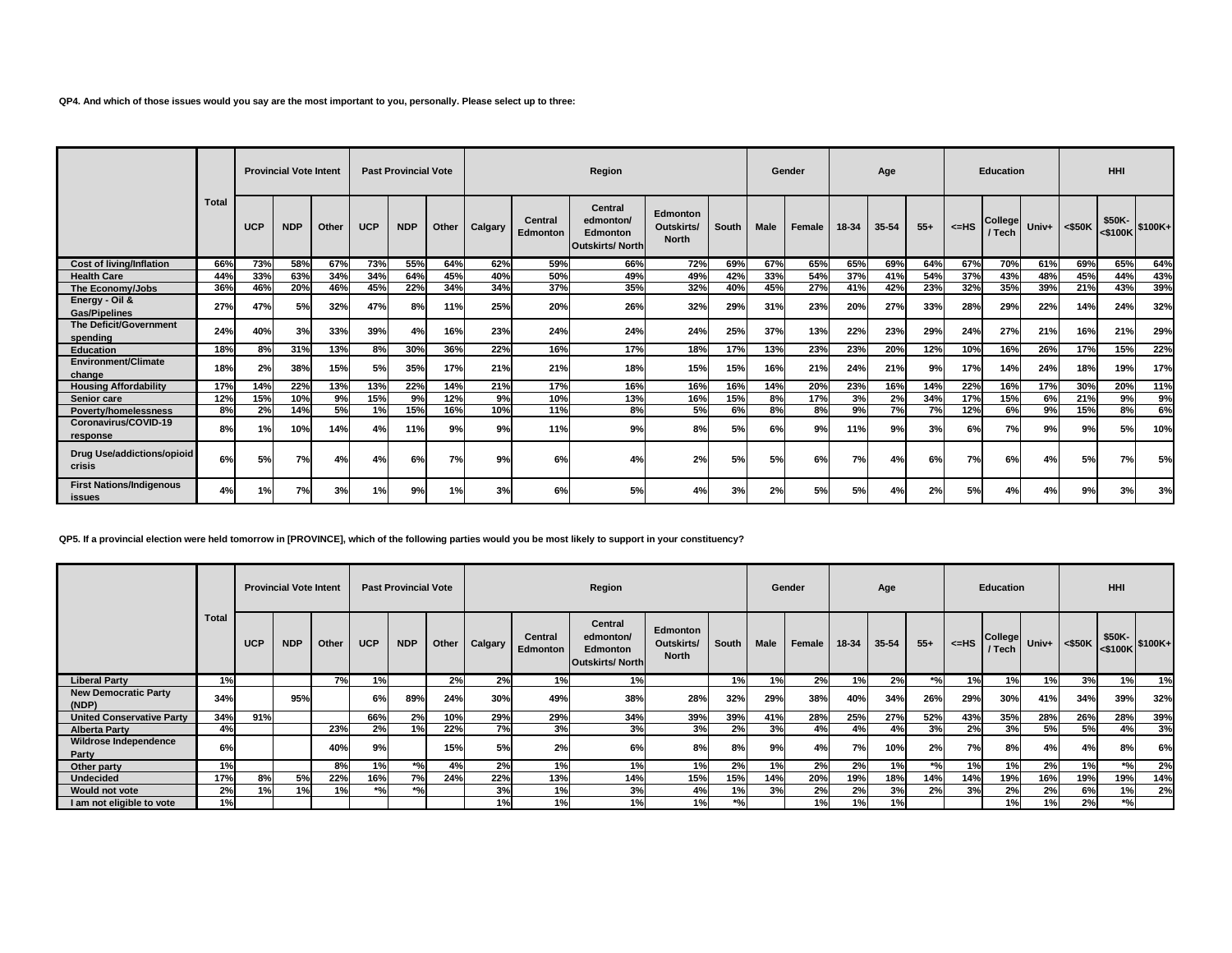# **QP6. We've noticed that you did not select a party. Is there a party that you are currently leaning towards?**

| <b>Sample Size</b>                                | 106   | 19         | -11                           | 21    | 42         | 12                          | 14    | 37      | 13                  | 37                                                                | 24                                     | 30    | 46          | 63     | 37    | 43        | 28    | 17     | 55                                           | 36  | 26  | 35                   | 36      |
|---------------------------------------------------|-------|------------|-------------------------------|-------|------------|-----------------------------|-------|---------|---------------------|-------------------------------------------------------------------|----------------------------------------|-------|-------------|--------|-------|-----------|-------|--------|----------------------------------------------|-----|-----|----------------------|---------|
|                                                   |       |            | <b>Provincial Vote Intent</b> |       |            | <b>Past Provincial Vote</b> |       |         |                     | Region                                                            |                                        |       |             | Gender |       | Age       |       |        | <b>Education</b>                             |     |     | <b>HHI</b>           |         |
|                                                   | Total | <b>UCP</b> | <b>NDP</b>                    | Other | <b>UCP</b> | <b>NDP</b>                  | Other | Calgary | Central<br>Edmonton | Central<br>edmonton/<br><b>Edmonton</b><br><b>Outskirts/North</b> | Edmonton<br>Outskirts/<br><b>North</b> | South | <b>Male</b> | Female | 18-34 | $35 - 54$ | $55+$ | $=$ HS | $\frac{1}{2}$ College Univ+ <\$50K<br>/ Tech |     |     | \$50K-<br>$<$ \$100K | \$100K+ |
| <b>Liberal Party</b>                              | 2%    |            |                               | 9%    |            | 7%                          |       | 2%      |                     |                                                                   |                                        | $3\%$ |             | 3%     | 3%    | 2%        |       |        | 2%                                           | 3%  | 4%  |                      | 3%      |
| <b>New Democratic Party</b><br>(NDP)              | 10%   |            | 100%                          |       | 7%         | 23%                         | 22%   | 12%     |                     | 7%                                                                | 12%                                    | 12%   | 8%          | 12%    | 10%   | 8%        | 13%   | 18%    | 7%                                           | 10% | 14% | 10%                  | 7%      |
| <b>United Conservative Party</b>                  | 17%   | 100%       |                               |       | 28%        | 11%                         | 5%    | 13%     | 17%                 | 21%                                                               | 24%                                    | 16%   | 17%         | 17%    | 18%   | 19%       | 13%   | 6%     | 25%                                          | 11% | 17% | 18%                  | 11%     |
| <b>Alberta Party</b>                              | 8%    |            |                               | 43%   | 5%         |                             | 47%   | 4%      | 15%                 | 12%                                                               | 10%                                    | 9%    | 13%         | 5%     | 9%    | 10%       | 5%    | 8%     | 6%                                           | 11% |     | 12%                  | 11%     |
| Wildrose Independence<br>Party/Independence Party | 6%    |            |                               | 33%   | 15%        |                             |       | 11%     |                     | 2%                                                                | 3%                                     | 6%    | 9%          | 4%     | 5%    | 5%        | 10%   | 4%     | 8%                                           | 5%  | 2%  | 9%                   | 3%      |
| Other party                                       | 3%    |            |                               | 15%   | 4%         |                             |       |         |                     |                                                                   |                                        | 6%    | 3%          | 3%     | 3%    |           | 7%    | 11%    |                                              | 3%  | 4%  | 2%                   |         |
| <b>Undecided</b>                                  | 46%   |            |                               |       | 37%        | 45%                         | 26%   | 52%     | 62%                 | 43%                                                               | 31%                                    | 44%   | 37%         | 53%    | 52%   | 46%       | 38%   | 44%    | 44%                                          | 50% | 46% | 46%                  | 56%     |
| Would not vote                                    | 8%    |            |                               |       | 2%         | 13%                         |       | 5%      | 7%                  | 15%                                                               | 20%                                    | 3%    | 14%         | 3%     |       | 10%       | 15%   | 9%     | 8%                                           | 6%  | 13% | 3%                   | 9%      |

#### **QP5.+PQ6. Will support + Leaners**

| <b>Sample Size</b>                   | 592          | 210        | 200                           | 92    | 263                | 158                         | 60    | 165     | 112                 | 231                                                               | 119                                    | 192   | 270  | 293    | 183   | 207       | 174   | 98     | 264              | 202             | 103       | 175                  | 221      |
|--------------------------------------|--------------|------------|-------------------------------|-------|--------------------|-----------------------------|-------|---------|---------------------|-------------------------------------------------------------------|----------------------------------------|-------|------|--------|-------|-----------|-------|--------|------------------|-----------------|-----------|----------------------|----------|
|                                      |              |            | <b>Provincial Vote Intent</b> |       |                    | <b>Past Provincial Vote</b> |       |         |                     | Region                                                            |                                        |       |      | Gender |       | Age       |       |        | <b>Education</b> |                 |           | <b>HHI</b>           |          |
|                                      | <b>Total</b> | <b>UCP</b> | <b>NDP</b>                    | Other | <b>UCP</b>         | <b>NDP</b>                  | Other | Calgary | Central<br>Edmonton | Central<br>edmonton/<br><b>Edmonton</b><br><b>Outskirts/North</b> | Edmonton<br>Outskirts/<br><b>North</b> | South | Male | Female | 18-34 | $35 - 54$ | $55+$ | $=$ HS | / Tech           | - College Univ+ | $<$ \$50K | \$50K-<br>$<$ \$100K | $$100K+$ |
| <b>Liberal Party</b>                 | 1%           |            |                               | 9%    | 1%                 | $1\%$                       | 2%    | 3%      | $1\%$               | 1%                                                                |                                        | $1\%$ | 1%   | 2%     | 2%    | 2%        | $*$ % | 1%     | 2%               | 1%              | 4%        | $1\%$                | 1%       |
| <b>New Democratic Party</b><br>(NDP) | 35%          |            | 100%                          |       | 7%                 | 90%                         | 29%   | 33%     | 49%                 | 39%                                                               | 30%                                    | 34%   | 30%  | 40%    | 42%   | 36%       | 28%   | 32%    | 31%              | 43%             | 37%       | 41%                  | 33%      |
| <b>United Conservative Party</b>     | 37%          | 100%       |                               |       | 70%                | 3%                          | 11%   | 33%     | 31%                 | 38%                                                               | 44%                                    | 41%   | 44%  | 31%    | 29%   | 31%       | 54%   | 44%    | 40%              | 30%             | 30%       | 32%                  | 41%      |
| <b>Alberta Party</b>                 | 5%           |            |                               | 32%   | 3%                 | 1%                          | 33%   | 8%      | 5%                  | 5%                                                                | 5%                                     | 4%    | 5%   | 6%     | 6%    | 6%        | 4%    | 4%     | 5%               | 7%              | 5%        | 6%                   | 5%       |
| Wildrose Independence<br>Party       | 8%           |            |                               | 47%   | 11%                |                             | 15%   | 8%      | 2%                  | 6%                                                                | 9%                                     | 9%    | 11%  | 5%     | 8%    | 11%       | 4%    | 7%     | 10%              | 5%              | 4%        | 10%                  | 7%       |
| Other party                          | 2%           |            |                               | 12%   | 2%                 | $*$ %                       | 4%    | 2%      | 1%                  | 1%                                                                | 1%                                     | 3%    | 1%   | 2%     | 3%    | 1%        | 2%    | 3%     | 1%               | 3%              | 2%        | 1%                   | 2%       |
| <b>Undecided</b>                     | 9%           |            |                               |       | 6%                 | 3%                          | 6%    | 13%     | 9%                  | 7%                                                                | 6%                                     | 7%    | 6%   | 11%    | 11%   | 10%       | 6%    | 7%     | 9%               | 9%              | 11%       | 9%                   | 9%       |
| <b>Would not vote</b>                | 1%           |            |                               |       | $*$ <sup>o</sup> / | 1%                          |       | 1%      | 1%                  | 3%                                                                | 4%                                     | 1%    | 2%   | 1%     |       | 2%        | 2%    | 2%     | 2%               | 1%              | 3%        | 1%                   | 1%       |
| I am not eligible to vote            | 1%           |            |                               |       |                    |                             |       | 1%      | 1%                  | 1%                                                                | 1%                                     | $*$ % |      | 1%     | 1%    | 1%        |       |        | 1%               | 1%              | 2%        | $*$ %                |          |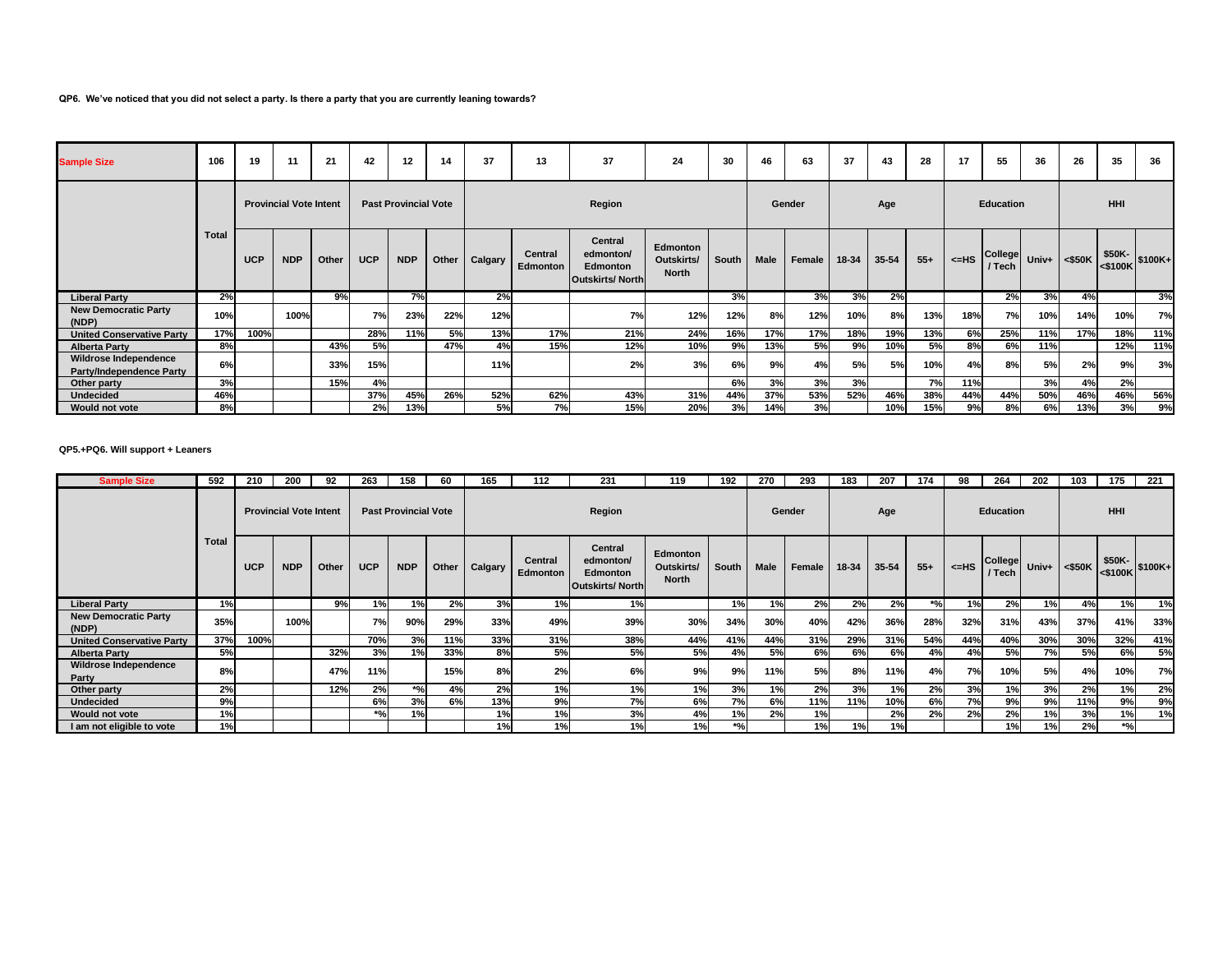#### **QP5.+PQ6. (Decided voters) Will support + Leaners**

| <b>Sample Size</b>                   | 529          | 210        | 200                           | 921   | 247        | 151 <sup>1</sup>            | 56    | 142     | 102                 | 207                                                               | 105                                    | 176   | 247   | 254    | 162   | 181 I     | 159   | 89     | 233                              | 180 | 86  | 157                                                                                      | 198 |
|--------------------------------------|--------------|------------|-------------------------------|-------|------------|-----------------------------|-------|---------|---------------------|-------------------------------------------------------------------|----------------------------------------|-------|-------|--------|-------|-----------|-------|--------|----------------------------------|-----|-----|------------------------------------------------------------------------------------------|-----|
|                                      |              |            | <b>Provincial Vote Intent</b> |       |            | <b>Past Provincial Vote</b> |       |         |                     | Region                                                            |                                        |       |       | Gender |       | Age       |       |        | Education                        |     |     | HHI                                                                                      |     |
|                                      | <b>Total</b> | <b>UCP</b> | <b>NDP</b>                    | Other | <b>UCP</b> | <b>NDP</b>                  | Other | Calgary | Central<br>Edmonton | Central<br>edmonton/<br><b>Edmonton</b><br><b>Outskirts/North</b> | Edmonton<br>Outskirts/<br><b>North</b> | South | Male  | Female | 18-34 | $35 - 54$ | $55+$ | $=$ HS | S College Univ+ <\$50K<br>/ Tech |     |     | $\begin{array}{ c c }\n\hline\n\text{$50K-}\n\hline\n\text{$100K+}\n\hline\n\end{array}$ |     |
| <b>Liberal Party</b>                 | 2%           |            |                               | 9%    | 1%         | $1\%$                       | 3%    | 3%      | 2%                  | 1%                                                                |                                        | 2%    | $1\%$ | 3%     | 2%    | 2%        | $*$ % | 1%     | 2%                               | 2%  | 5%  | 1%                                                                                       | 1%  |
| <b>New Democratic Party</b><br>(NDP) | 40%          |            | 100%                          |       | 7%         | 95%                         | 31%   | 38%     | 55%                 | 44%                                                               | 34%                                    | 37%   | 33%   | 47%    | 47%   | 41%       | 31%   | 35%    | 35%                              | 48% | 45% | 45%                                                                                      | 37% |
| <b>United Conservative Party</b>     | 42%          | 100%       |                               |       | 75%        | 3%                          | 12%   | 38%     | 35%                 | 42%                                                               | 49%                                    | 45%   | 48%   | 36%    | 33%   | 35%       | 59%   | 48%    | 46%                              | 34% | 36% | 35%                                                                                      | 46% |
| <b>Alberta Party</b>                 | 6%           |            |                               | 32%   | 3%         | 2%                          | 35%   | 9%      | <b>5%</b>           | 5%                                                                | 5%                                     | 4%    | 6%    | 6%     | 6%    | 7%        | 4%    | 4%     | 5%                               | 8%  | 6%  | 7%                                                                                       | 6%  |
| Wildrose Independence<br>Party       | 9%           |            |                               | 47%   | 12%        |                             | 16%   | 10%     | 3%                  | 7%                                                                | 10%                                    | 10%   | 12%   | 5%     | 9%    | 13%       | 4%    | 8%     | 11%                              | 6%  | 5%  | 11%                                                                                      | 7%  |
| Other party                          | 2%           |            |                               | 12%   | 2%         | $*$ %                       | 4%    | 2%      | 1%                  | 1%                                                                | 2%                                     | 3%    | 1%    | 3%     | 3%    | 1%        | 2%    | 3%     | 1%                               | 3%  | 3%  | 1%                                                                                       | 3%  |

### **QU1. Overall, would you say you are pleased or upset with Kenney resigning?**

| <b>Sample Size</b>   | 592          | 210        | 200                           | 92    | 263        | 158                         | 60    | 165     | 112                 | 231                                                               | 119                                    | 192   | 270         | 293    | 183   | 207       | 174   | 98   | 264               | 202 | 103                | 175                                                             | 221 |
|----------------------|--------------|------------|-------------------------------|-------|------------|-----------------------------|-------|---------|---------------------|-------------------------------------------------------------------|----------------------------------------|-------|-------------|--------|-------|-----------|-------|------|-------------------|-----|--------------------|-----------------------------------------------------------------|-----|
|                      |              |            | <b>Provincial Vote Intent</b> |       |            | <b>Past Provincial Vote</b> |       |         |                     | Region                                                            |                                        |       |             | Gender |       | Age       |       |      | <b>Education</b>  |     |                    | HHI                                                             |     |
|                      | <b>Total</b> | <b>UCP</b> | <b>NDP</b>                    | Other | <b>UCP</b> | <b>NDP</b>                  | Other | Calgary | Central<br>Edmonton | Central<br>edmonton/<br><b>Edmonton</b><br><b>Outskirts/North</b> | Edmonton<br>Outskirts/<br><b>North</b> | South | <b>Male</b> | Female | 18-34 | $35 - 54$ | $55+$ | <=HS | College<br>/ Tech |     | Univ+ $\leq$ \$50K | $\begin{array}{ c c }\n & $50K - $100K + $100K + \n\end{array}$ |     |
| Very pleased         | 28%          | 9%         | 46%                           | 36%   | 16%        | 43%                         | 46%   | 26%     | 24%                 | 27%                                                               | 29%                                    | 29%   | 26%         | 29%    | 26%   | 28%       | 28%   | 22%  | 31%               | 26% | 27%                | 26%                                                             | 27% |
| Pleased              | 22%          | 17%        | 24%                           | 20%   | 17%        | 27%                         | 24%   | 19%     | 26%                 | 28%                                                               | 30%                                    | 19%   | 21%         | 24%    | 26%   | 22%       | 19%   | 22%  | 20%               | 25% | 21%                | 23%                                                             | 23% |
| <b>Neutral</b>       | 32%          | 40%        | 22%                           | 34%   | 38%        | 23%                         | 26%   | 33%     | 27%                 | 28%                                                               | 29%                                    | 34%   | 34%         | 29%    | 32%   | 35%       | 26%   | 31%  | 31%               | 32% | 35%                | 33%                                                             | 30% |
| <b>Upset</b>         | 13%          | 26%        | 5%                            | 6%    | 23%        | 5%                          | 2%    | 16%     | 17%                 | 13%                                                               | 8%                                     | 11%   | 16%         | 11%    | 9%    | 11%       | 20%   | 12%  | 12%               | 15% | 10%                | 11%                                                             | 15% |
| Very upset           | 3%           | 6%         | 1%                            | 1%    | 5%         | 1%                          | 1%    | 2%      | 5%                  | 3%                                                                | 2%                                     | 4%    | 3%          | 3%     | 4%    | 1%        | 5%    | 7%   | 4%                | 1%  | 1%                 | 4%                                                              | 2%  |
| Don't know/Can't sav | 2%           | 1%         | 3%                            | 2%    | 1%         | 2%                          | 1%    | 3%      | 1%                  | 1%                                                                | 2%                                     | 3%    | 1%          | 4%     | 3%    | 2%        | 2%    | 6%   | 2%                | 1%  | 5%                 | 2%                                                              | 2%  |
| Top2box              | 50%          | 26%        | 70%                           | 56%   | 33%        | 69%                         | 71%   | 46%     | 50%                 | 54%                                                               | 58%                                    | 48%   | 47%         | 53%    | 52%   | 50%       | 47%   | 44%  | 51%               | 51% | 48%                | 50%                                                             | 51% |
| Bottom2box           | 16%          | 33%        | 6%                            | 8%    | 29%        | 6%                          | 3%    | 18%     | 22%                 | 16%                                                               | 10%                                    | 15%   | 18%         | 14%    | 13%   | 12%       | 24%   | 19%  | 16%               | 16% | 12%                | 15%                                                             | 18% |

#### **QU2. Which of the following people would you find appealing as the next leader of the UCP?**

|                       | <b>Total</b> | <b>Provincial Vote Intent</b> |            |       | <b>Past Provincial Vote</b> |            |       | Region  |                     |                                                                   |                                        | Gender |      | Age    |           |       | <b>Education</b> |           |        | <b>HHI</b>           |     |                                           |     |
|-----------------------|--------------|-------------------------------|------------|-------|-----------------------------|------------|-------|---------|---------------------|-------------------------------------------------------------------|----------------------------------------|--------|------|--------|-----------|-------|------------------|-----------|--------|----------------------|-----|-------------------------------------------|-----|
|                       |              | <b>UCP</b>                    | <b>NDP</b> | Other | <b>UCP</b>                  | <b>NDP</b> | Other | Calgary | Central<br>Edmonton | Central<br>edmonton/<br><b>Edmonton</b><br><b>Outskirts/North</b> | Edmonton<br>Outskirts/<br><b>North</b> | South  | Male | Female | $18 - 34$ | 35-54 | $55+$            | $\leq$ HS | / Tech | College Univ+ <\$50K |     | $$50K-$<br>$\frac{1}{2}$ <\$100K \\$100K+ |     |
| <b>Danielle Smith</b> | 24%          | 34%                           | 11%        | 35%   | 34%                         | 11%        | 28%   | 30%     | 16%                 | 18%                                                               | 20%                                    | 24%    | 28%  | 20%    | 19%       | 25%   | 28%              | 28%       | 24%    | 21%                  | 17% | 24%                                       | 26% |
| <b>Brian Jean</b>     | 23%          | 33%                           | 12%        | 33%   | 33%                         | 11%        | 22%   | 19%     | 17%                 | 22%                                                               | 27%                                    | 28%    | 26%  | 20%    | 21%       | 25%   | 23%              | 19%       | 30%    | 16%                  | 20% | 23%                                       | 24% |
| <b>Travis Toews</b>   | 13%          | 25%                           | 6%         | 6%    | 21%                         | 6%         | 8%    | 12%     | 14%                 | 17%                                                               | 20%                                    | 9%     | 14%  | 12%    | 9%        | 10%   | 21%              | 17%       | 12%    | 12%                  | 8%  | 8%                                        | 16% |
| <b>Todd Loewen</b>    | 5%           | 8%                            |            | 11%   | 8%                          | $*$ %      | 6%    | 5%      |                     | 6%                                                                | 11%                                    | 5%     | 5%   | 5%     | 5%        | 6%    | 4%               | 5%        | 6%     | 4%                   | 4%  | 5%                                        | 4%  |
| Rebecca Schulz        | 3%           | 7%                            | 2%         |       | 4%                          | 2%         | 6%    | 5%      | 5%                  | 3%                                                                | 1%                                     | 2%     | 2%   | 4%     | 4%        | 3%    | 2%               |           | 3%     | 5%                   | 3%  | 3%                                        | 3%  |
| <b>Jason Nixon</b>    | 3%           | 7%                            | $*$ %      | 2%    | 5%                          | $*$ %      | 1%    | 2%      | 2%                  | 3%                                                                | 3%                                     | 4%     | 4%   | 2%     | 3%        | 3%    | 4%               | 5%        | 4%     |                      | 3%  | 3%                                        | 3%  |
| <b>Rajan Sawhney</b>  | 2%           | 2%                            | 3%         | 1%    | 2%                          | 3%         | 2%    | 3%      | 2%                  | 2%                                                                | 1%                                     | 2%     | 3%   | 1%     | 1%        | 3%    | 1%               | 2%        | 1%     | 3%                   | 2%  | 2%                                        | 2%  |
| Other, specify        | 5%           | 7%                            | 4%         | 4%    | 6%                          | 3%         | 6%    | 6%      | 5%                  | 3%                                                                | 1%                                     | 6%     | 7%   | 3%     | <b>5%</b> | 4%    | 6%               | 5%        | 4%     | 5%                   | 6%  | 5%                                        | 4%  |
| None of these         | 44%          | 15%                           | 71%        | 31%   | 18%                         | 71%        | 42%   | 44%     | 52%                 | 45%                                                               | 38%                                    | 42%    | 38%  | 49%    | 53%       | 46%   | 32%              | 40%       | 39%    | 52%                  | 57% | 41%                                       | 42% |